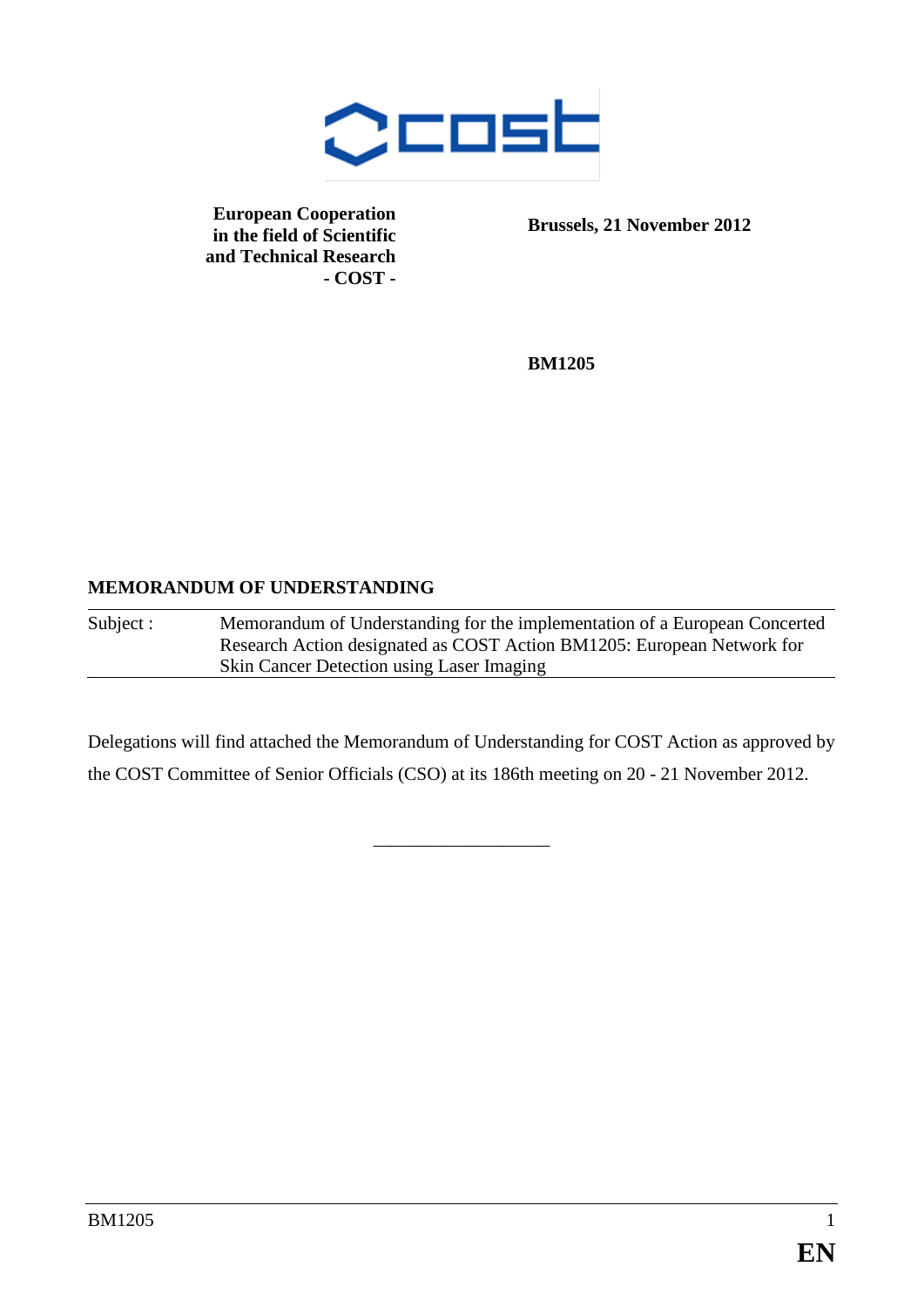### **MEMORANDUM OF UNDERSTANDING For the implementation of a European Concerted Research Action designated as**

#### **COST Action BM1205 EUROPEAN NETWORK FOR SKIN CANCER DETECTION USING LASER IMAGING**

The Parties to this Memorandum of Understanding, declaring their common intention to participate in the concerted Action referred to above and described in the technical Annex to the Memorandum, have reached the following understanding:

- 1. The Action will be carried out in accordance with the provisions of document COST 4154/11 "Rules and Procedures for Implementing COST Actions", or in any new document amending or replacing it, the contents of which the Parties are fully aware of.
- 2. The main objective of the Action is to coordinate efforts and enhance interactions of researchers, as well as to promote development and application of early, accurate diagnosis of skin cancer known to be the key determinant of patient outcome.
- 3. The economic dimension of the activities carried out under the Action has been estimated, on the basis of information available during the planning of the Action, at EUR 52 million in 2012 prices.
- 4. The Memorandum of Understanding will take effect on being accepted by at least five Parties.
- 5. The Memorandum of Understanding will remain in force for a period of 4 years, calculated from the date of the first meeting of the Management Committee, unless the duration of the Action is modified according to the provisions of Chapter V of the document referred to in Point 1 above.

\_\_\_\_\_\_\_\_\_\_\_\_\_\_\_\_\_\_\_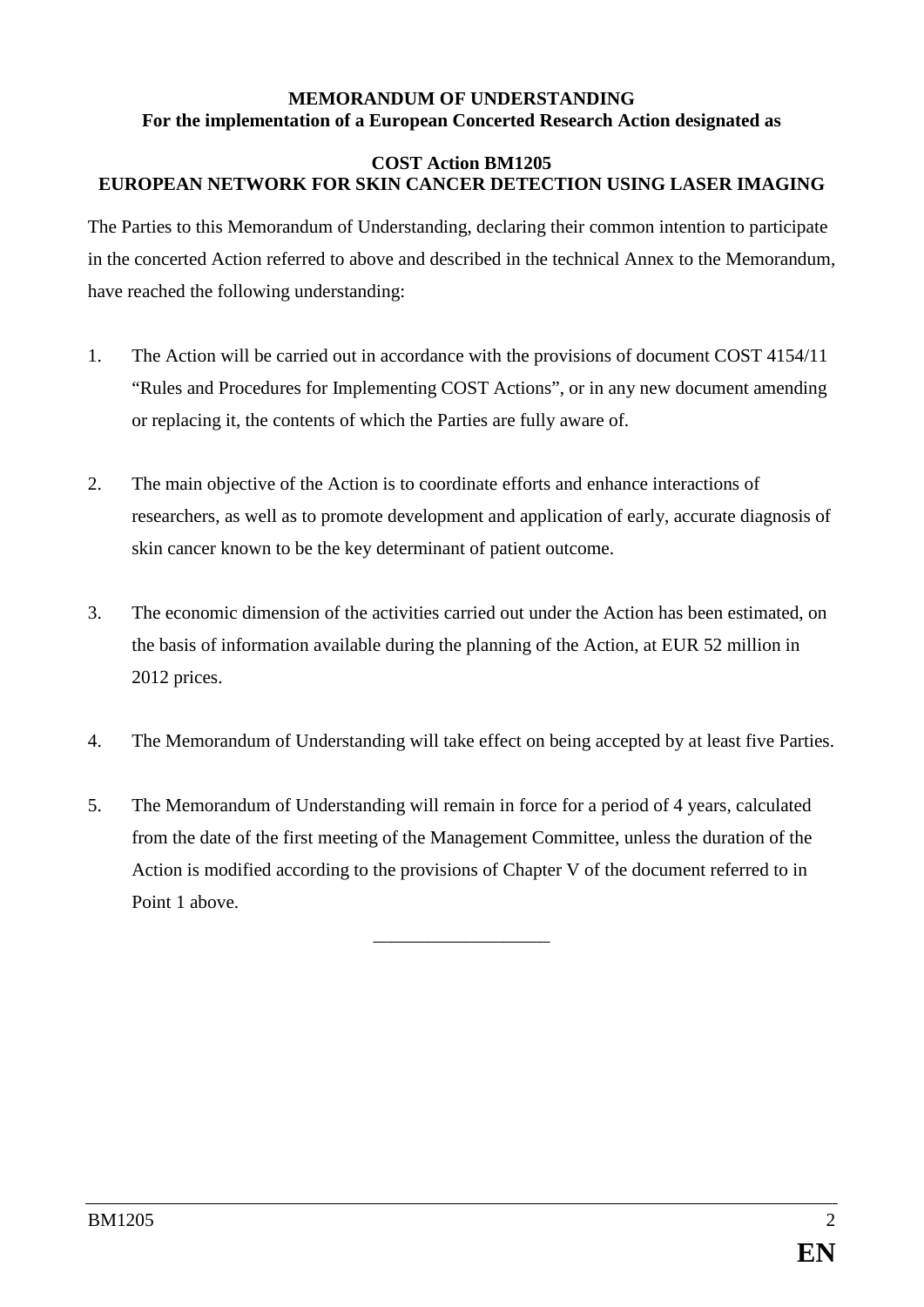## **TECHNICAL ANNEX**

# **A. ABSTRACT AND KEYWORDS**

The Action will provide an interdisciplinary framework to enhance interaction activities within the field of optical biosensing, between world-class academic groups, labs and system integrators from industry. It will exploit novel laser sources and innovative feedback interferometry in specific biomedical applications. Recent developments in the design of solid-state laser sources at nearinfrared, mid-infrared and terahertz frequencies, coupled with novel self-mixing approaches to signal detection and the integration of these into imaging platforms, provide a way forward in the design of the next generation of detection systems. Specifically, it is proposed to extend the noninvasive interrogation of skin tissue into these frequencies. The Action will exchange knowledge, explore and compare technology platforms and perform clinical validation and evaluation of new devices which will permit detection of both the changes in skin lesions and disordered blood flow patterns and tissue perfusion typical of malignancy. The COST Action is an ultimate choice for this network as it will bring together COST countries academia, industry and clinical end-users which would be virtually impossible through any other European funding mechanism.

**A.2 Keywords:** Early cancer diagnosis, Medical imaging of Skin Cancer, Infrared and Terahertz imaging, Optical feedback Interferometry, Laser Self-Mixing sensors

#### **B. BACKGROUND**

#### **B.1 General background**

The exchange of knowledge and development of innovative approaches to biosensing problems such as the non-invasive detection of skin cancer are key issues to be addressed if we are to move to the next generation of detection systems. Optical sensing solutions directed at skin cancer detection in human clinical practice are significant issues at present. Early detection, in the case of melanomatous skin cancer, is the only factor to have reduced mortality in the last forty years in Western societies. The existing base of diagnostic instruments is however, solely based on detection of the morphological features of skin lesions seen by visible light at low magnification. Surveys of published clinical data reflect the plateauing of performance measures using existing technology and call for newer approaches to enhance sensitivity and resolution. The search for investigative non-invasive optical techniques remains directed at a suite of methods which can augment the current success of direct visible magnification and improve on the existing sensitivity, specificity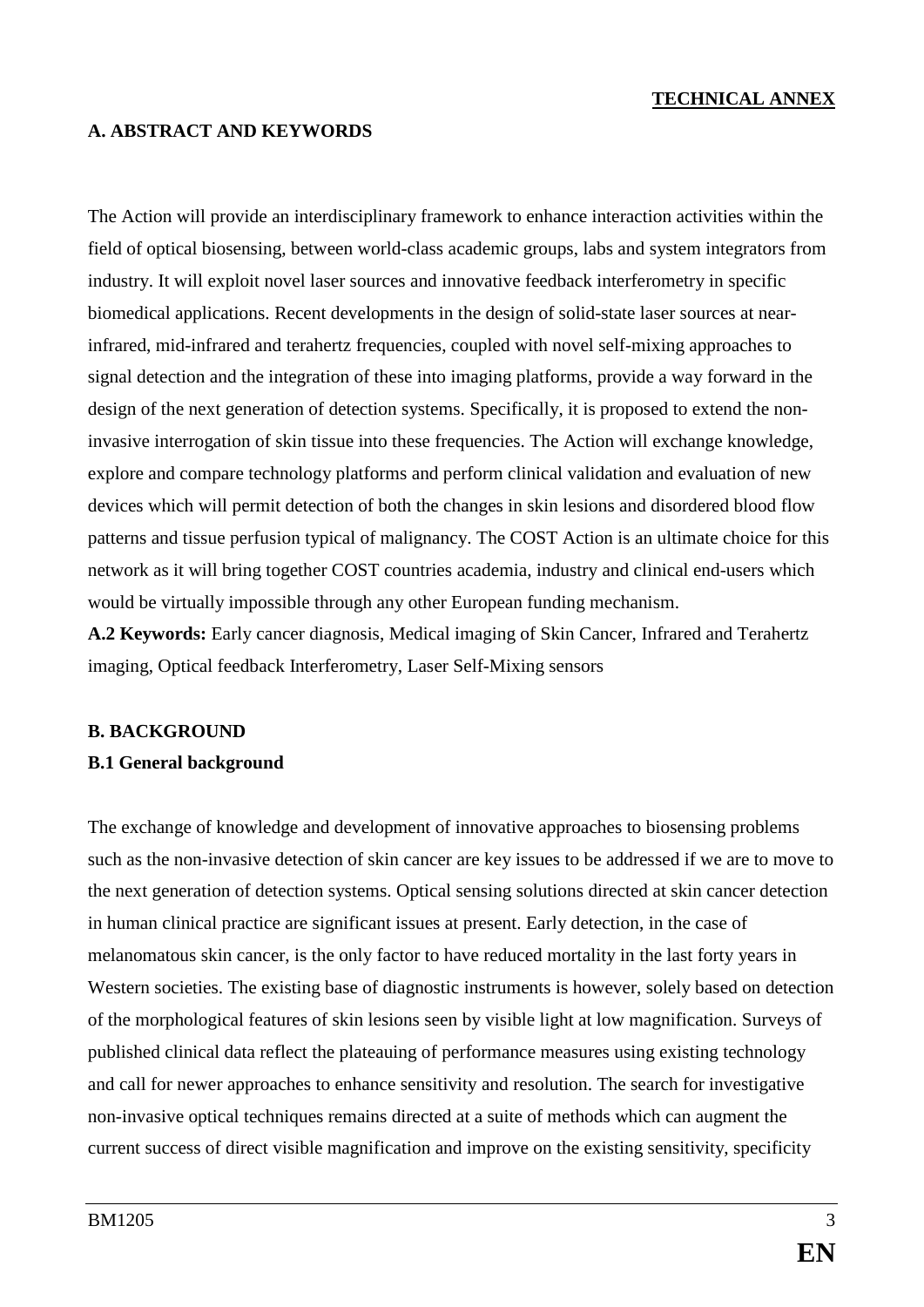and breadth of diagnosis. Alternative (non-optical) investigations such as magnetic resonance imaging and ultrasound imaging are either expensive, of poor sensitivity and/or inappropriate for rapid population screening and office diagnosis. The leap to general adoption of non-visible wavelengths and diagnostic features based on the function of tissue has been prevented largely through absence of a compact, inexpensive sensing solution. Lasers have shown promise in a variety of diagnostic roles, but the complexity of the existing systems have seen them being used as research tools at best.

The recent developments in self-mixing interferometry (SMI) whereby the sensor source also acts as the detector have clearly demonstrated its benefits in terms of cost, size and robustness. Adopting the self mixing (SM) model as a technical foundation stone, the Action will develop ideas and perform collaborative activities in the framework of already well funded research centres, towards a suite of novel sensors ultimately able to be combined as a diagnostic system for noninvasive in vivo applications. This achievement will constitute a significant breakthrough in both technical and clinical terms and will overcome the current bottleneck of basing skin cancer detection devices solely on visible light contrast measures.

#### *Why COST:*

The collaborating academic groups and industrial system integrators here, working in related areas across Europe and Australia (through COST Australia Reciprocal agreement mechanism), would come together to enhance the opportunity of participating in a significant development in both the fundamental science of biophotonics as well as advancing the state of the art in cancer diagnostics. The proposed Action participants are fortunate in being able to access the state of the art facilities for novel quantum-cascade and vertical-cavity surface-emitting lasers design, fabrication and characterisation in Europe and Australia which provide the technological platform, as well as expertise and resources of a clinical end-user group. The dermatology research groups involved in the network have a world-recognised profile in assessment of dermatoscopic approaches to skin cancer detection and provide the dual benefit of end-user feedback in the design and development phases, as well as the hosting of validation trials in the assessment phases. Enhancing this existing cross-disciplinary collaboration through an intergovernmental framework as it is COST is therefore critical to the progress of non-invasive optical sensing technologies for this class of disease. Within the framework of the Action, communications between researchers using complementary types of investigations will be promoted, in contrast with the present situation where fruitful scientific efforts are obstructed by poor connections and the lack of collaboration between various studies which require interdisciplinary skills.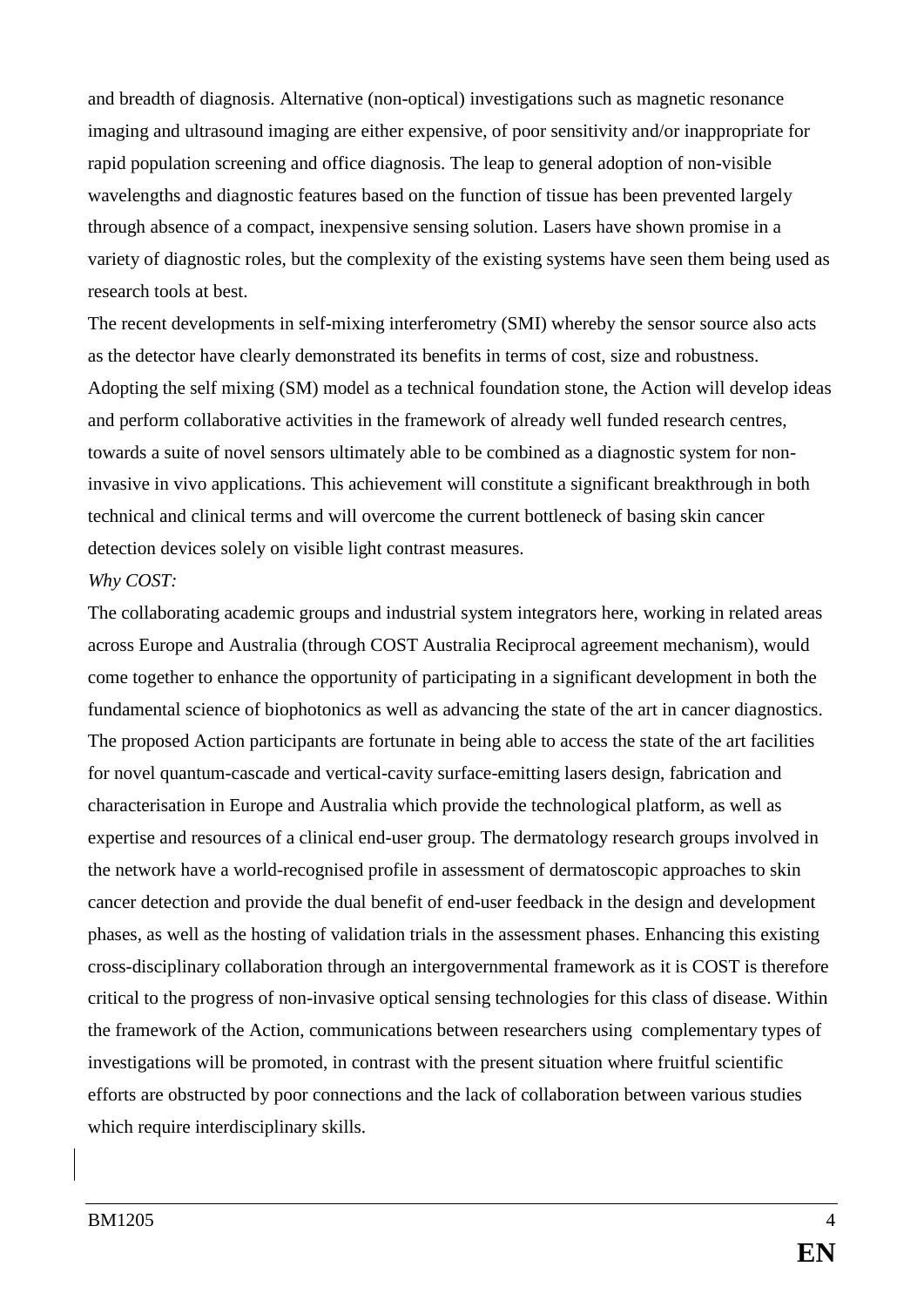#### **B.2 Current state of knowledge**

It is well recognised that fast, early diagnosis in the case of melanoma skin cancer is the only factor to have reduced mortality in the last forty years in Western societies. The existing base of diagnostic instruments is however, solely based on detection of the morphological features of skin lesions seen by visible light at low magnification. It is also well recognised that the varied nature of cancer is best detected using a variety of approaches from simple morphology (appearance) to the aberrant tissue and cellular function (blood flow, expression of biomolecular markers). Non-invasive monitoring and imaging in biomedicine has relied heavily on developments in photonics over the last thirty years. The imaging of structures within the superficial layers of the skin in particular, has become a predominant technique in detecting a number of skin conditions in the developed world. This is despite the poor contrast seen in the visible spectrum when attempting to detect nonmelanoma cancers (NMC) such as basal cell carcinomas (BCC) and squamous cell carcinomas (SCC). Although uncommon, studies have shown the viability of discriminating cancerous lesions from those of a benign nature on the basis of the spectral absorption largely due to endogenous chromophores.

Hand-held magnification and reduction of stratum corneum diffraction through oil immersion is the basis of conventional dermoscopy. The dermatoscope is principally a visible spectral tool, although augmentations allowing use of NIR wavelengths have resulted in superior sensitivity in the detection of melanoma. The advantage seen in dermatoscopes with extended wavelengths is achieved algorithmically, not optically. The derived images which show tumour invasion at depths below the basement membrane are the means by which the advantage is conferred.

Optical Coherence Tomography (OCT) relies on the reflectance of weakly coherent light from skin structures which in turn is interferometrically detected. A magnitude and depth signal of the scattering structure is able to be determined. This technique may achieve a resolution of  $1 \mu m$  and in an imaging mode, can show structural features in skin. Images produced from 2D vertical slices have no contrast derived from cellular features and it is not therefore able to assist in the early detection of melanoma. Confocal Scanning Light Microscopy (CSLM) in reflectance mode has enjoyed some success in investigation of skin cancer. The technique based on detection of reflected light from in-focus planes within the tissue is limited by the wavelength of the excitational laser used. Typical penetration depths of 100  $\mu$ m are seen and contrast from pigmented and nonpigmented melanosomes has been reported using near infrared sources. These devices are not portable and are principally used as research tools at the present time.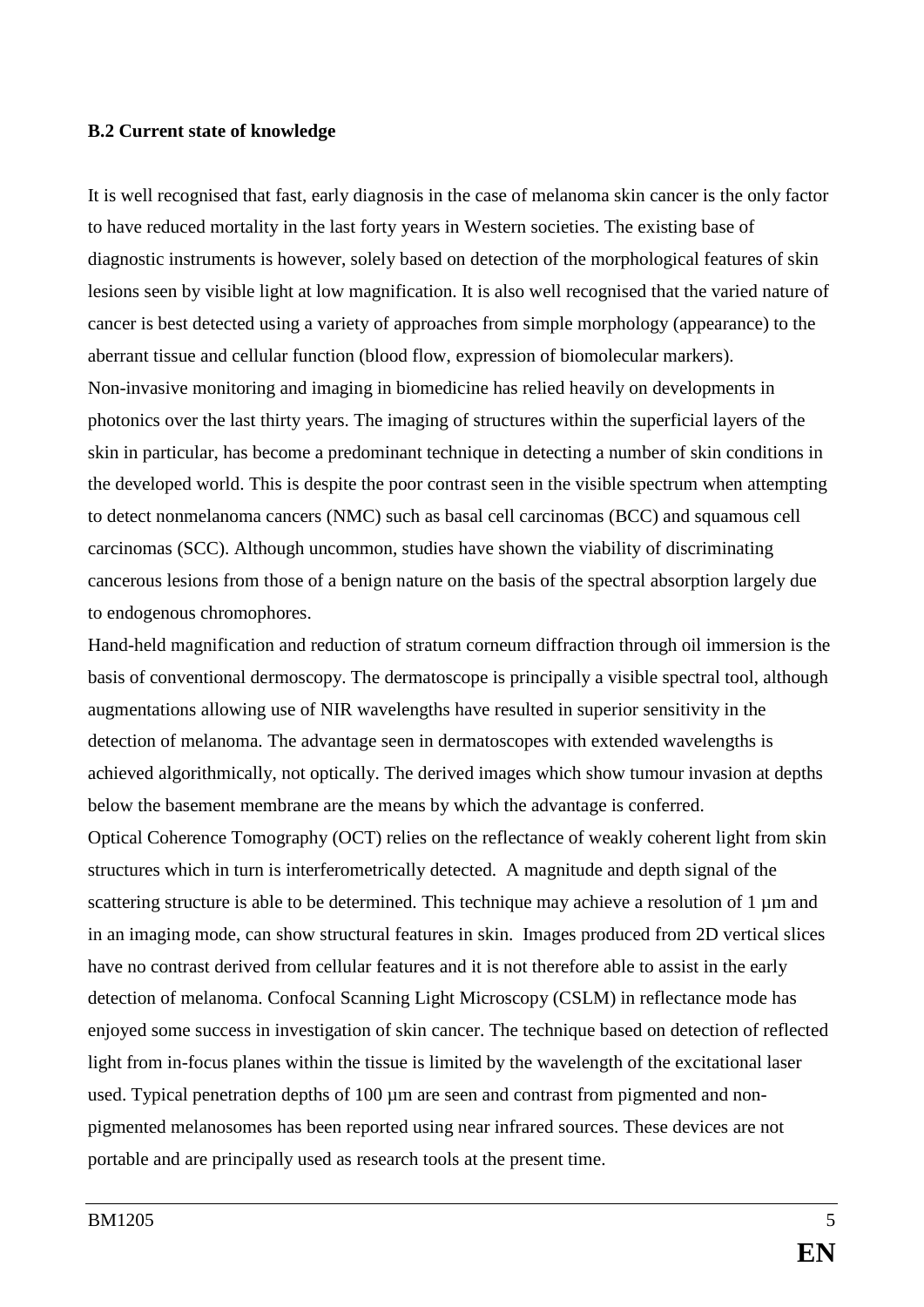The search for investigative non-invasive optical techniques aimed at *in vivo* detection of skin cancers (both melanotic and nonmelanotic) remains directed at a suite of techniques which can augment the current success of direct visible magnification and improve on the existing sensitivity, specificity and breadth of diagnosis. Alternative (non-optical) investigations such as magnetic resonance imaging (MRI) and ultrasound imaging are either expensive, of poor sensitivity and/or inappropriate for rapid population screening and office diagnosis. A broader optical solution would ideally enhance depth of interrogation and provide information based upon additional means of contrast between normal tissue and pre-cancerous tissue in a safe, robust fashion. The option of ultimately being a portable office diagnostic tool should also be considered as an important criterion in selection of technical approaches.

Laser sources offering high brilliance and coherence have shown promising results in a variety of diagnostic roles, but the complexity of the source and particularly the intricacy of an interferometric detection scheme have seen such diagnostic systems being used as research tools at best. The recent developments in *self-mixing interferometry* (SMI) whereby the sensor source also acts as the detector have clearly demonstrated its benefits in terms of cost, size and robustness. An adoption of this detection approach here can enable broader interrogation of tissue than simply visible morphology with all of the technical advantages the SMI approach delivers.

SMI is an ideal common platform which can enhance the capabilities of existing laser diagnostic approaches. In order to optimize the discriminatory power of any sensing system applied to this problem it is best to seek differing modes of characterization in order to capture the multiple means by which cancerous behaviour may be expressed in skin tissue. Three candidate approaches have been identified for this purpose. Firstly, imaging and measurement of blood flow at the capillary scale is an ideal means of detecting so-called *neovascularisation* or the increase in disordered blood vessel growth stimulated by a variety of cancers. Secondly, at the *molecular level*, specific classes of biomolecules have been observed which are associated with cancer gene expression in skin cells. Examples of such molecular complexes are polyphosphids and amides whose spectral signatures in the mid infrared region of the spectrum have been shown to undergo significant variations that will be considered here. Lastly, the *bulk-optical properties* of skin tissue that have been observed to change in cancer, such as the complex permittivity (refractive index and absorption), have been previously shown to be of discriminatory value at terahertz (THz) frequencies. Indeed THz radiation is known to be highly sensitive to changes in both chemical and physical structure. The adoption of a THz interrogation sub-system is therefore also proposed.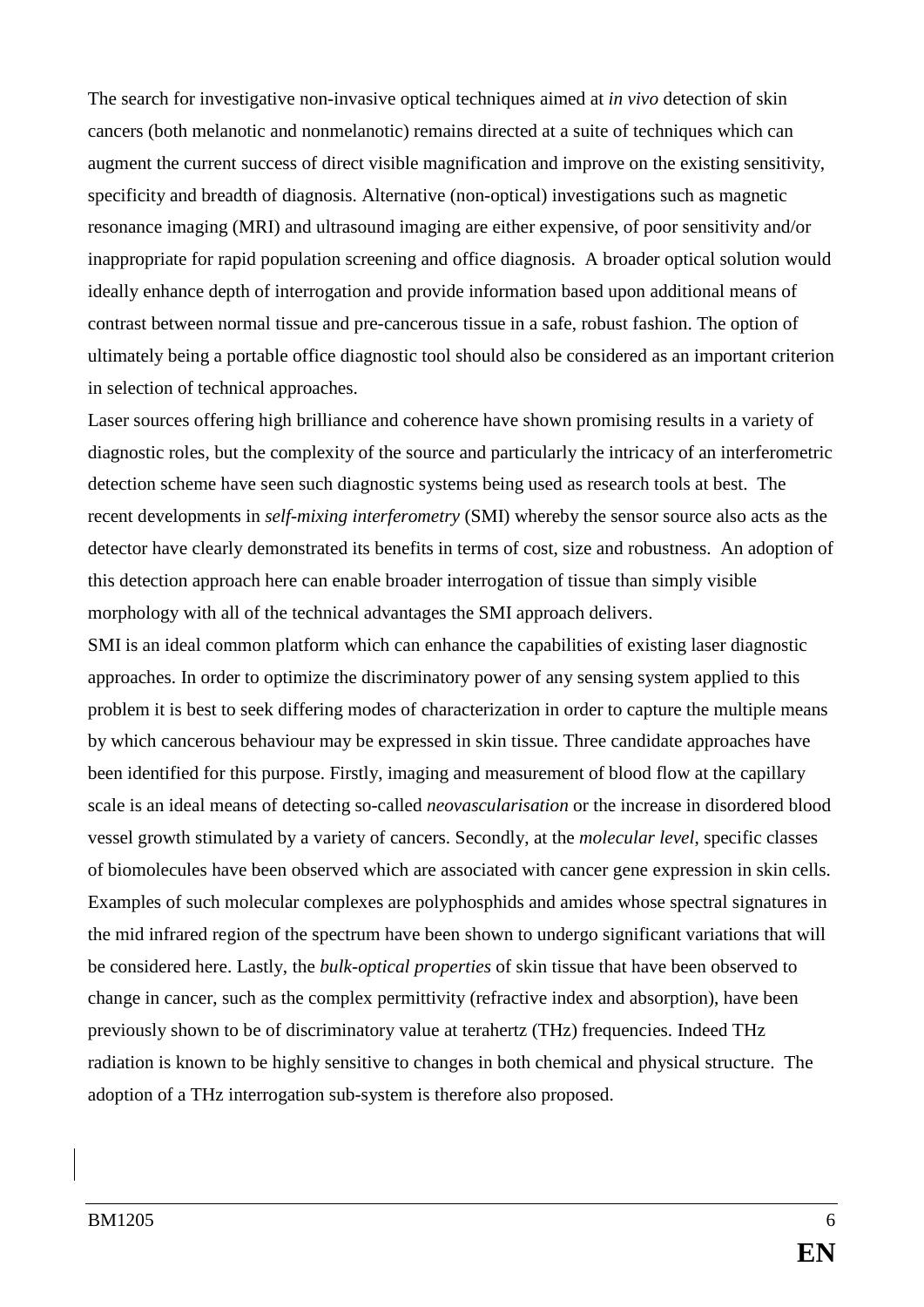### **B.3 Reasons for the Action**

The leap to general adoption of non-visible wavelengths and diagnostic features based on the function of tissue has been prevented largely through absence of a compact, inexpensive sensing solution. Surveys of published clinical data reflect the plateauing of performance measures using existing technology and call for newer approaches to enhance sensitivity and resolution. Adopting the self mixing (SM) model as a technical foundation stone, the coordinated Action will enable the development of a suite of sensors ultimately able to be combined as a diagnostic system for noninvasive *in vivo* applications. The technical tasks will be directed at integration of the sensors through the common SM approach and development of support electronics and signal processing. This achievement will constitute a significant breakthrough in both technical and clinical terms and will overcome the current bottleneck of basing skin cancer detection devices solely on visible light contrast measures.

#### **B.4 Complementarity with other research programmes**

Members of the Action have participated in a number of recent European funded complementary programmes. Good examples are: 'New opportunities in terahertz engineering and science (NOTES)' and 'Terahertz Optoelectronics: from the science of cascades to applications(TOSCA)' both European Research Council funded grants; 'Microwave and Teraherz Photonics (MITEPHO) an ITN Project; "French-Australian Science and Technology (FAST) International Science Linkages Program"

# **C. OBJECTIVES AND BENEFITS**

## **C.1 Aim**

The main objective of this Action is to coordinate efforts and enhance interaction of researchers, as well as to promote development and application of early, accurate diagnosis of skin cancer known to be the key determinant of patient outcome.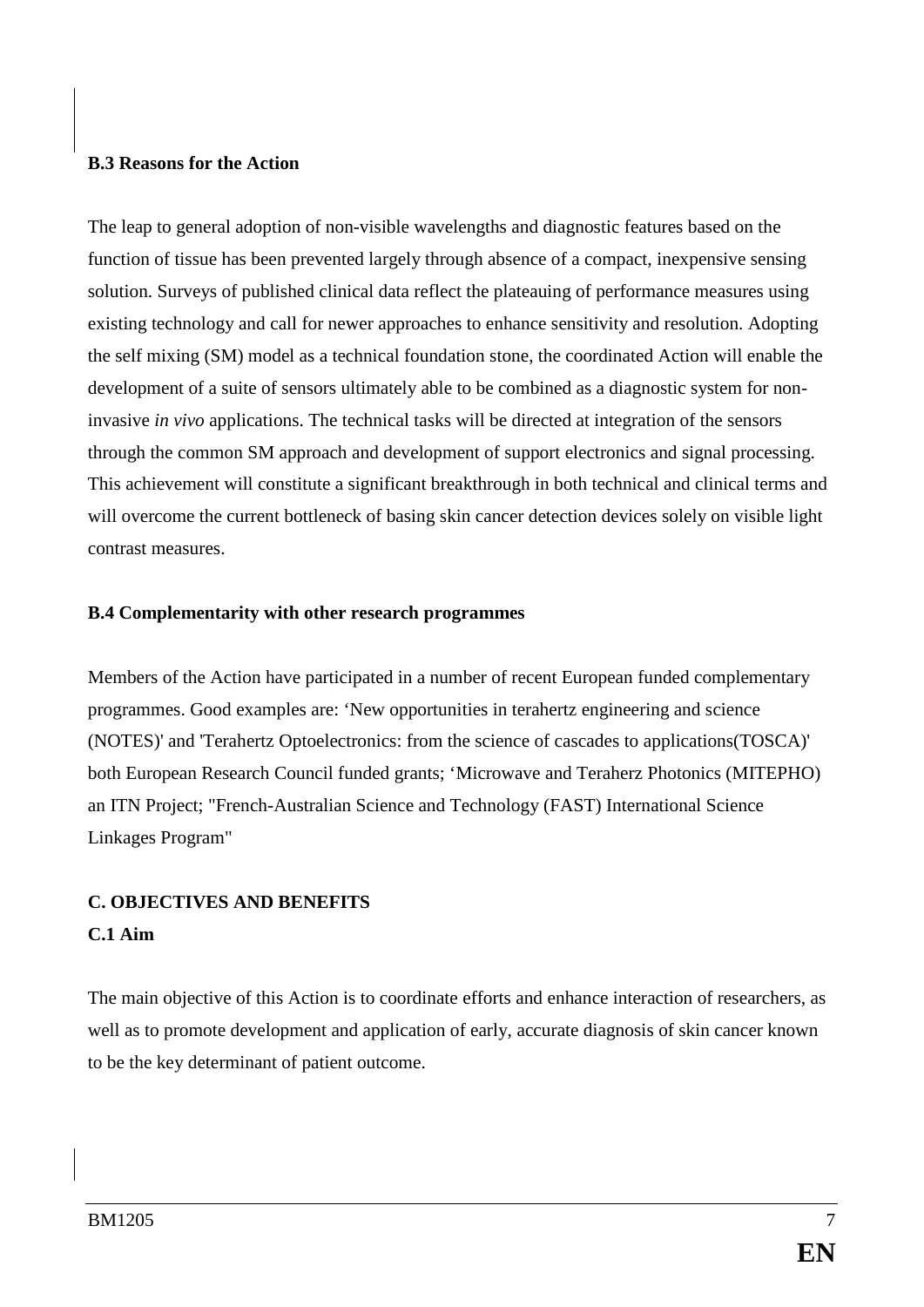## **C.2 Objectives**

- Development of VCSEL Array blood perfusion imaging
- Assessment of Tissue characterization at mid-infrared (MIR) in reflectance mode
- Tissue characterization at terahertz (THz) frequencies
- Validation and evaluation of combined sensing modalities

#### **C.3 How networking within the Action will yield the objectives?**

The application of current SMI knowledge and the development of our understanding of SMI physics will be applied to all three technical plans. This synergistic approach to the research problems will enhance the capabilities of the individual techniques, serve to accelerate the research timeline and ultimately generate cost and manufacturing efficiencies for a diagnostic instrument which may be based on these concepts.

The Action will bring together researchers from a number of European countries and partners from Australia through COST Australia Reciprocal agreement mechanism (and others who join the Action at a later stage) with diverse expertise to discuss the specific projects, formulate innovative solutions to problems, establish the most appropriate collaborations, and execute their plans through COST instruments including Short Term Scientific Missions (STSMs). The Action will increase cohesion between scientists working in the field in Europe and Australia to progress significantly by creating and efficiently disseminating new knowledge and provide good visibility of COST. Networking through Working Group meetings and STSMs will enable this communication by providing (1) a forum for cross-pollination of ideas and dissemination of best practice; (2) opportunities for interaction between academic labs, industrial system integrators and clinical endusers which will ensure that the scientific strategies followed will be suitable for subsequent exploitation; (3) training opportunities for Early Stage Researchers to learn the scientific language of other disciplines while gaining practical and theoretical experience of techniques outside their own discipline. The Action will encourage applications for Initial Training Networks reflecting the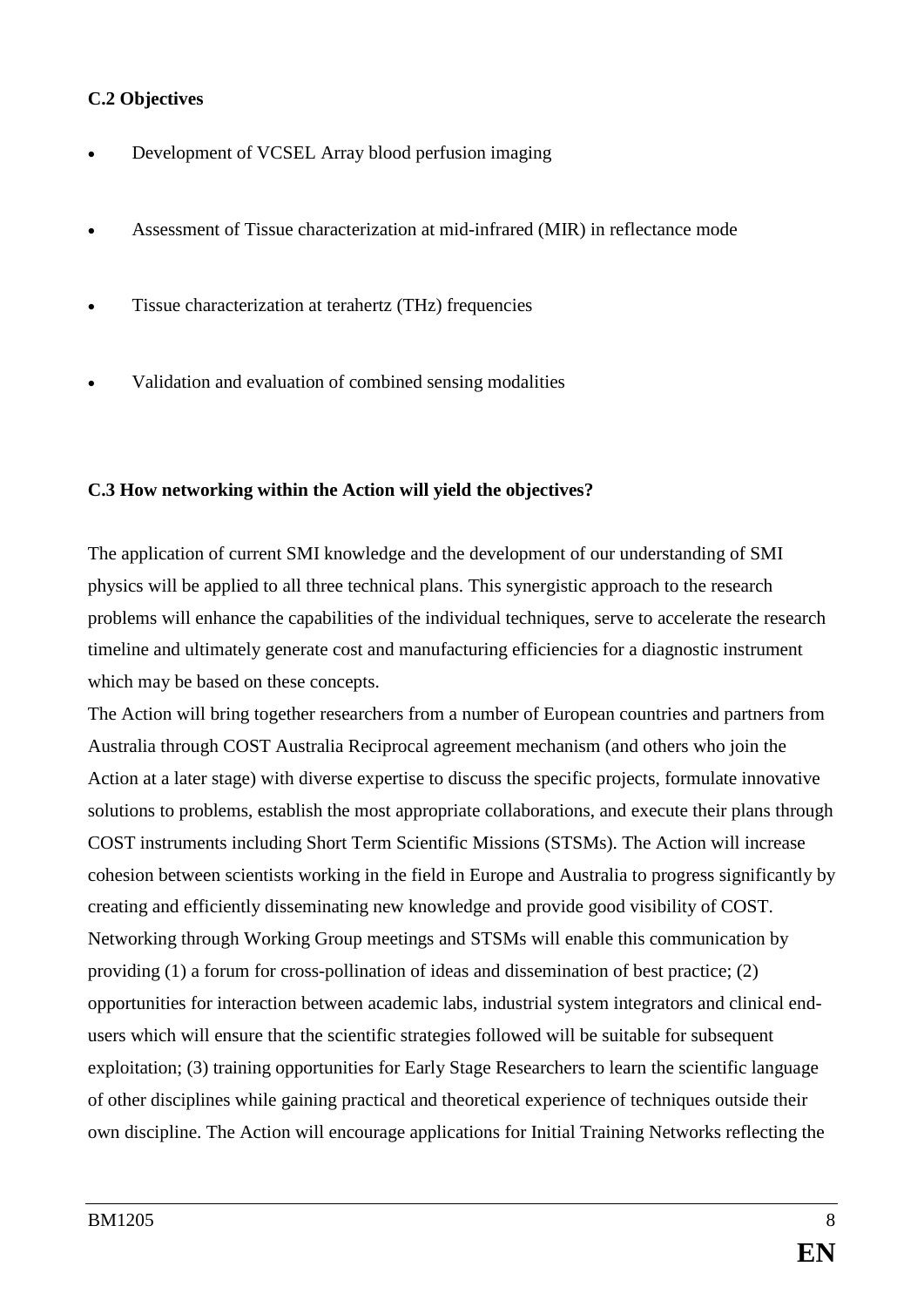aims of the Working Groups, and support Early Stage Researchers to apply for Marie Curie Intra-European Fellowships within the network to maximise their contribution to achieving the objectives, while allowing them to develop as independent scientists. The STSMs will allow researchers to access the state-of-the-art equipment base that is spread across the participant's laboratories and will contribute to strengthen the network by allowing, especially young scientists, to improve their skills and achieve an interdisciplinary approach.

Expected deliverables include: development of stable collaboration lines, presentation of European projects, joint publications, etc. The Summer School for young researchers in tissue imaging and technology for melanoma early diagnosis will be organised once per year in conjunction with annual Action meeting. Workshops will be organized periodically or as part of scientific conferences (topical sessions) or international events where result from COST participants will be disseminated promoting COST networking policy. Their principal scope will be the merging of the different communities (academic research teams, industrial based imaging system integrators and clinical end-users) reporting on their respective achievements and targeting the advancement of the Action. During the workshops, an open forum will be created for the benefit of all participants, internal and external to the COST community.

#### **C.4 Potential impact of the Action**

#### Expected impact can be summarised as:

(1) New knowledge of the changes in optical properties of tissue in skin cancer; (2) Objective estimates of the performance of sensors based on novel techniques; (3) Potential platform for commercial medical device manufacturers; (4) Formalisation and consolidation of existing and new academic relationships which will lead to future collaborative ventures; (5) Incorporation of Australian partners expertise in techniques which are not readily available to European partners; (6) Access to world-class validation trial centre and their clinical end-user group for design feedback; (7) Long-term European community health benefits of improved cancer screening; (8) A new generation of young researchers will be equipped with the confidence and expertise to cross traditional scientific boundaries thus enabling them to become future leaders of the field.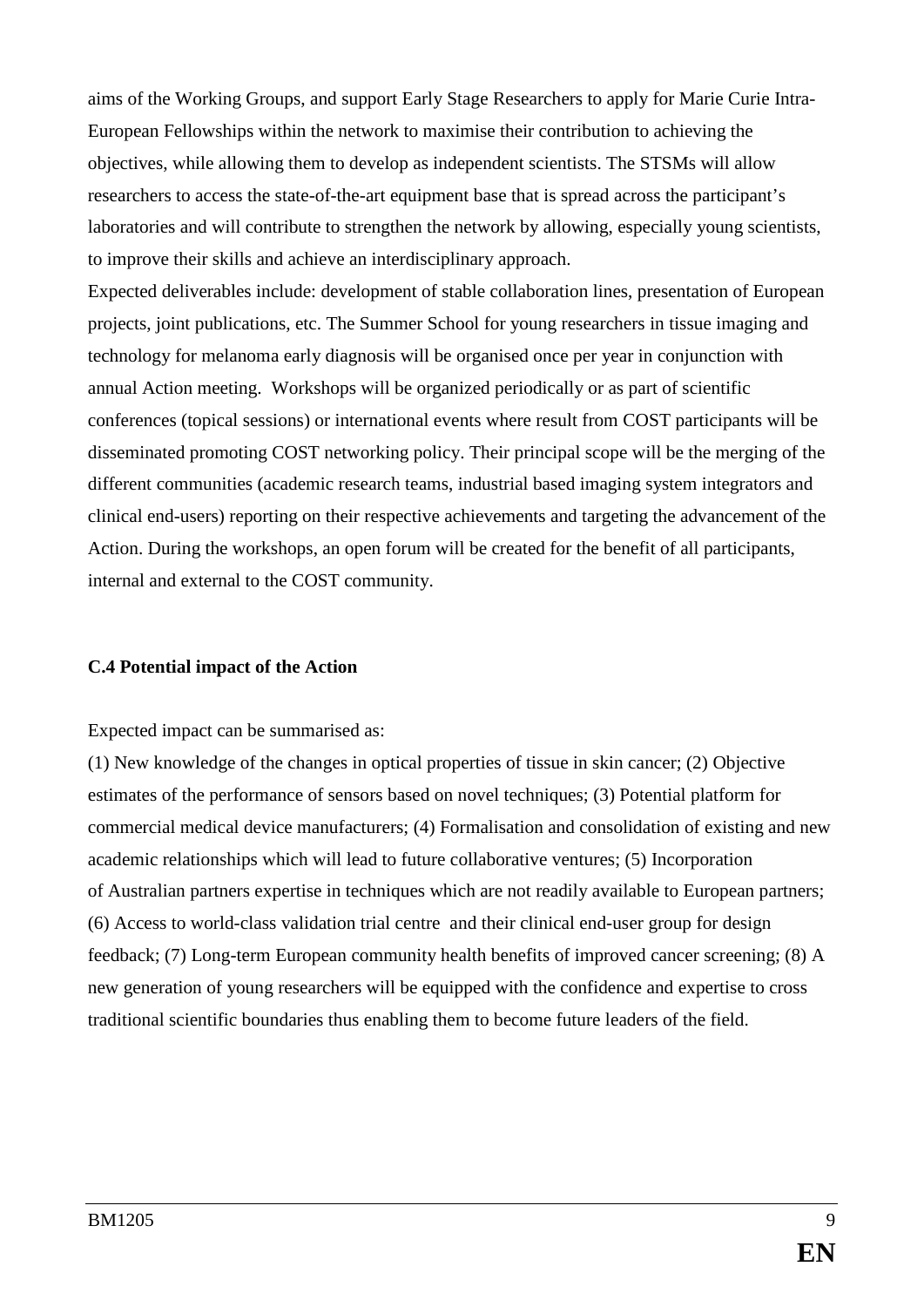#### **C.5 Target groups/end users**

The Action is highly focused and the activities of the partners are complementary. This Action brings some of the partners together to work on a specific topic for the first time and established relationships will be consolidated. The Action has a clear European dimension for a number of reasons. One of the most important of these relates to the target application area: that of the developing a sensing system for skin cancer diagnostics. The goal of reducing cancer deaths is confluent with stated European policy, and technological leadership available herein will make this goal achievable.

The exploitation of Action results will be carried out through various means. The academic partners will exploit the research effort in their education process. Several PhD theses are expected to be generated directly or indirectly from the results of the Action research. Industrial partners were involved or have all been consulted during the preparation of the proposal and they intend to make use of the results of this activity to significantly strengthen their market positions. The goals of the Action are well aligned with their business strategy to explore new markets related to optical sensing technologies. For example, industrial system integrators will exploit the results of the proposal by providing SMI-MIR QCL emitters for a wide variety of applications including medical sensing, safety measures and imaging technologies, in which MIR radiation is required. The Action will feed the European growth in this emerging bio-medical imaging technology, and see the exploitation of developed self-mixing interferometry applications in a range from near infrared to terahertz frequencies for decades to come. In this way, Action will enable Europe not only to maintain, but also enhance, the leading position of European industry in high-value photonic products for bio-medical applications. The objectives of the Action will benefit a wide range of target groups from academic researchers (new tools for understanding physics and application on bio-sensing), through industry (improved methods for making medical imaging system) and clinicians (tools for diagnosis of melanoma) to patients as the ultimate end-users.

#### **D. SCIENTIFIC PROGRAMME**

#### **D.1 Scientific focus**

In order to optimize the discriminatory power of any sensing system applied to this problem it is best to seek differing modes of characterization in order to capture the multiple means by which cancerous behaviour may be expressed in skin tissue. Three candidate approaches, already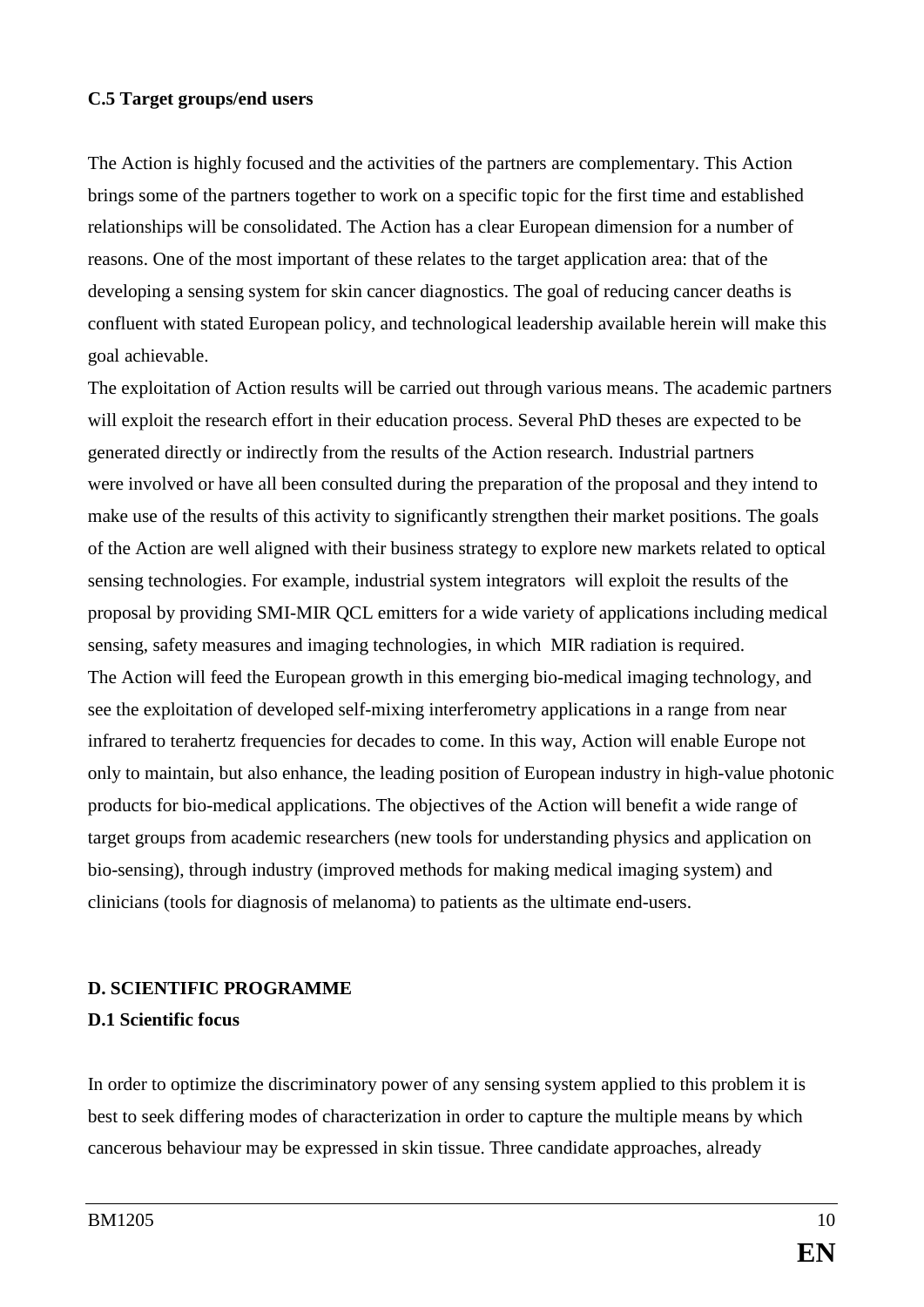intensively explored between key Action's partners, have been identified for this purpose. Firstly, imaging and measurement of blood flow at the capillary scale is an ideal means of detecting socalled neovascularisation or the increase in disordered blood vessel growth stimulated by a variety of cancers. Secondly, at the molecular level, specific classes of biomolecules have been observed which are associated with cancer gene expression in skin cells. Examples of such molecular complexes are polyphosphids and amides whose spectral signatures in the mid-infrared region of the spectrum have been shown to undergo significant variations that will be considered here. Lastly, the bulk-optical properties of skin tissue that have been observed to change in cancer, such as the complex refractive index, have been previously shown to be of discriminatory value at THz frequencies. Indeed THz radiation is known to be highly sensitive to changes in both chemical and physical structure. The adoption of a THz interrogation sub-system is therefore also aimed. Although neovacularisation may be a delayed response to internal cancers, the presence of aberrant blood vessels in the superficial skin cancers we propose studying evolve along with the tumour. This is evidenced by the reliance on visible detection of vascular patterns as a principal diagnostic feature in conventional dermoscopy.

Four Working Groups will address the topics briefly described in the scientific work plan:

- WG 1: VCSEL array perfusion imaging
- WG 2: Tissue characterization at mid infrared frequencies using Quantum Cascade Lasers (QCLs)
- WG 3: Tissue characterisation at terahertz frequencies using THz QCLs SMI.
- WG 4: Validation and evaluation of combined sensing modalities

# **D.2 Scientific work plan methods and means**

# *1. Development of VCSEL Array blood perfusion imaging*

The Action will develop an ultra-compact sensing technology based on the self-mixing interferometer that uses Vertical-Cavity Surface-Emitting Laser (VCSEL) arrays both for the emission and the detection of light. This technique has high sensitivity, high signal to noise ratio, high spatial resolution, simple optical design, low power consumption (portable system), potentially low cost and the significant advantage of possible implementation in massive two-dimensional arrays.

Self-mixing interferometry, on which this objective is based, is an acknowledged new technique for detection of small displacements, change in the refractive index of materials, and particle flow. The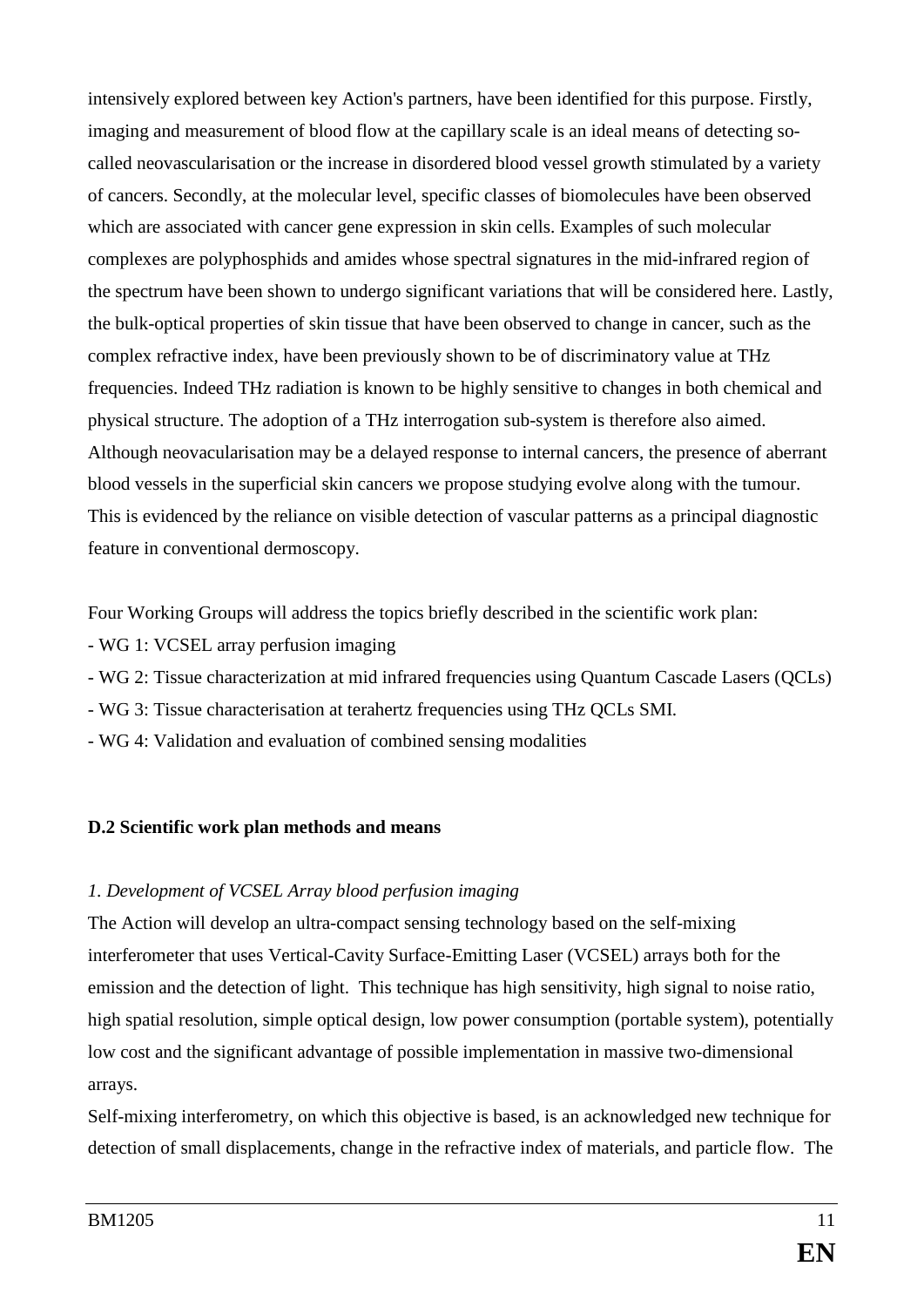self-mixing phenomenon occurs when the laser beam is partially reflected from an external target and injected back into the laser cavity. The reflected light interferes or 'mixes' with the light inside the laser cavity and produces variations to the threshold gain, emitted power, lasing spectrum and the laser terminal voltage. This phenomenon allows the laser to be used as an interferometric sensor incorporating the light source and the interferometer in one device thus significantly reducing the cost and the complexity of the sensing system. The homodyne (coherent) detection nature of this sensing scheme inherently provides very high sensitivity (at the quantum noise limit) and consequently suffers minimal crosstalk between the channels in a free-space multichannel implementation. The design of Vertical-Cavity Surface-Emitting Laser (VCSEL) devices and arrays has not been expressly pursued for this proposal. Experimental work and commercial products to date, have relied on pre-existing devices sourced from manufacturers for communications applications. As such, the performance of any sensor system based on VCSEL devices is ultimately limited. As part of this technical objective, the modelling of the self-mixing effect and related device physics will be required to expand the current single-beam technology to 2D and possibly 3D imaging (depth sectioning) based on two-dimensional VCSEL arrays.

*2. Assessment of Tissue characterization at MIR in reflectance mode*

The Action will develop an MIR reflectance imaging technique exploiting the phase and power sensitivity of SMI when the feedback radiation derives from quasi-static targets. The use of different wavelengths tuned to specific molecular resonances, relevant for diagnosis of skin lesions, will make available additional chemical mapping to the vascular and structural information provided by VCSEL arrays and THz imaging.

The mid-infrared (MIR) region  $(2-10 \mu m)$  is well known to spectroscopists and biologists as the "molecular fingerprint region" because of the rich variety of C-H-N-O related stretching modes having signatures in this portion of the electromagnetic spectrum. With respect to the near-infrared (NIR) (0.8 - 2 µm) wavelengths, MIR radiation in biological tissues experiences a larger absorption and a reduced scattering. While the former is the main cause of the shallow penetration of the MIR radiation in water rich substances, the latter is a desirable attribute for any imaging application. The low MIR photon yield in biological materials, together with the lack of coherent (high brilliance) sources, has limited in practice the exploitation of MIR frequencies to absorption spectroscopy. In spite of the valuable information provided by spectrally resolved absorption measurements, the requirement of sample preparation (samples must be thinned down to a hundred microns) and of a separate detector that must be placed at the opposite side of the specimen, make this technique impracticable for *in vivo* diagnosis.

Laser-based MIR reflectance imaging of biological tissues has been recently demonstrated with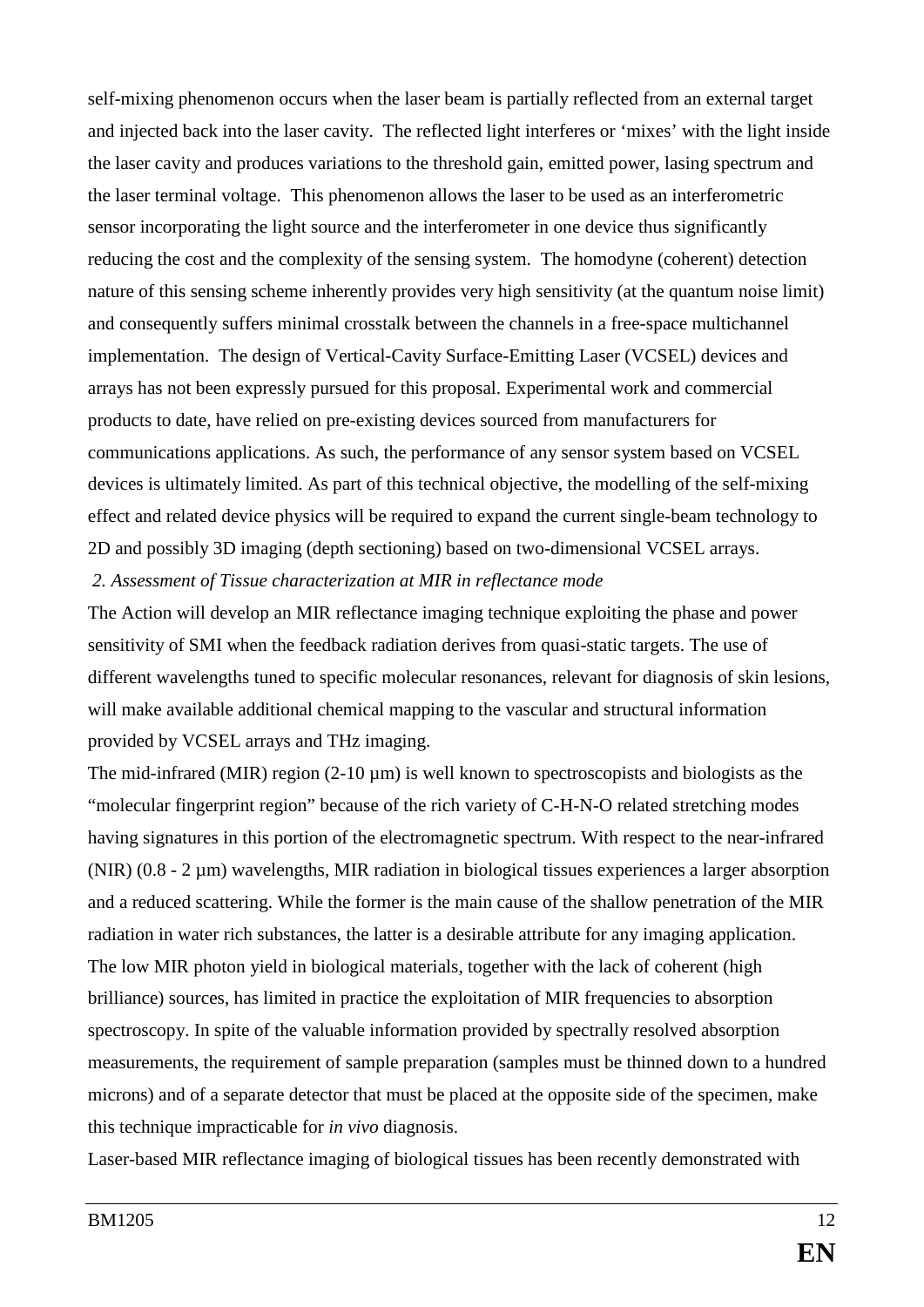Quantum Cascade Lasers (QCLs). Widely tuneable (suitable for wavelength multiplexing), MIR-QCLs are now available at several central wavelengths from a variety of commercial suppliers. They operate at room temperature, or are thermoelectrically cooled, and have already demonstrated their sensitivity to self-mixing also in relation to chemicals absorption measurement.

The sensitivity of SMI detection applied to the high power MIR-QCL available sources will allow for tissue characterization in reflectance mode, the only practical scheme for in vivo diagnosis.

*3. Tissue characterization at THz frequencesfrequencies*

The Action will develop an imaging system based on the self-mixing effect in terahertz QCLs for simultaneous readout from plurality of lasers operating at different wavelengths.

The last 10–15 years have witnessed a remarkable growth in the field of terahertz (THz) science, which is maturing into a vibrant international research area drawing in researchers from across the physical and biological sciences. Historically, the development of compact high-power laboratory sources of THz frequency  $(0.1 - 10 \text{ THz})$  radiation, as well as compact and sensitive THz detector technologies, has presented an enormous challenge owing to the difficulties of extending either existing electrical or optical technologies into the THz range. Nevertheless, THz radiation has attracted particular interest for the development of new imaging and sensing technologies due to its non-ionising nature, and its ability to discriminate samples chemically, to identify differences in physical and chemical structure, and to penetrate materials that are visibly opaque. Potential applications are therefore numerous and include: Material characterisation ; chemical sensing; biomedical imaging; non-invasive inspection; and pharmaceutical monitoring.

A superficial skin imaging system based at THz wavelengths has an innate advantage of wider field coverage and the ability to characterise tissue structure at the expense of resolving cellular structure that may not be essential for the histological diagnosis of most cancers. The properties of cancerous tissue with respect to its optical interactions at THz wavelengths are only now being explored. Initial work by participant of this Action and co-workers shows potential for this technique in discriminating common basal cell carcinoma (BCC) from surrounding healthy tissue. In this series of 15 cases THz contrast always exceeded visible contrast upon which the conventional imaging diagnosis is made. Clearly, the molecular composition of cancerous tissue will differ, giving rise to differing vibrational modes within the THz range, and thereby a contrast in complex permittivity. The orientation of micro-structure (i.e. fibre orientation, cellular arrangement) is also perturbed in tumours, which can be detected through measurement of the interaction of THz irradiation at varying angles. The exact nature of these spectral and angular responses of various cancer types to THz interrogation are as yet unknown, but are clearly of great value as the basis for discrimination tools for non-invasive *in vivo* THz imaging of human skin.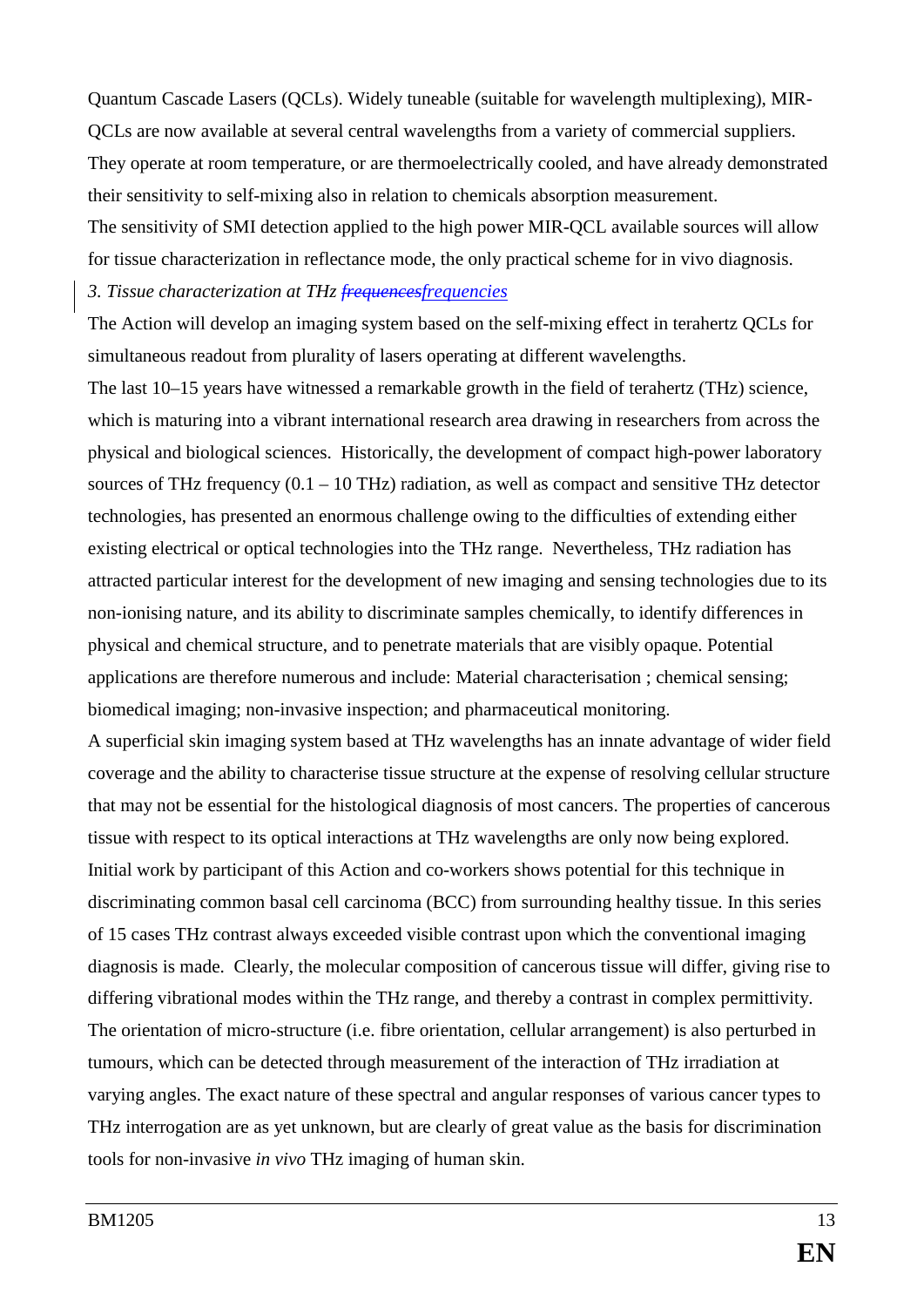The challenges associated with terahertz imaging and spectroscopy are *dual*, and are principally related to technological developments of THz sources, and appropriate detectors. Nevertheless, in recent years the THz quantum cascade laser (QCL) has attracted much interest as a radiation source for THz imaging and sensing. THz QCLs are compact semiconductor heterostructure devices capable of continuous-wave emission at powers exceeding 100 mW. Narrowband emission has been demonstrated in these sources at frequencies between 1.2 to 5.0 THz, and at operating temperatures as high as 200 K in pulsed mode. Real-time imaging in both a transmission and reflection geometry has also been demonstrated at near-video-rates (20 frames per second) through use of a microbolometer focal-plane array with a THz QCL source. Other detector systems employed for THz imaging and sensing include room-temperature Schottky diodes Golay cells, pyroelectric detectors and cryogenically-cooled bolometers. Whilst room-temperature detectors avoid the reliance on cryogenic liquids, their response is typically slow and sensitivities are significantly poorer than those achievable with cryogenically-cooled bolometric detection. The Action aims here that an imaging system based on the self-mixing effect in terahertz QCLs be developed for simultaneous (concurrent) readout from plurality of lasers operating at different wavelengths, by using an array of QCLs *as both the THz source array and the sensor array*. The radiation emitted from each laser in the array will illuminate one spot on the sample/skin, and be reflected back into the same laser to create the self-mixing signal. The SM signal will be detected by sensing the change in QCL terminal voltage caused by the light scattered from the tissue and injected back into the laser, rather than using the signal from an independent (pyroelectric or bolometric) detector array.

The system will have all the benefits of THz imaging with bolometric arrays, with the additional benefit of higher sensitivity, higher spatial resolution, compact design and the advantage of simultaneous, parallel concurrent acquisition at several wavelengths providing for synergistic data fusion, thereby providing insight into both the micro-anatomical structure as well as the chemical composition of the constituent biomolecules.

#### *4. Validation and evaluation of combined sensing modalities*

The application and validation of the proposed sensing techniques will be directed in the three general areas of technical development as outlined in Technical Objectives 1, 2 & 3 above. Evaluation of the combination of the multiple investigative techniques in the discrimination of malignant versus non-malignant behaviour in tissue lesions will also be performed.

The overarching Action aim of providing a novel sensing system for skin cancer detection will be validated on the focussed clinical question of discriminating melanomatous skin cancers from benign, atypical lesions (naevi). This approach shadows in many ways the current focus in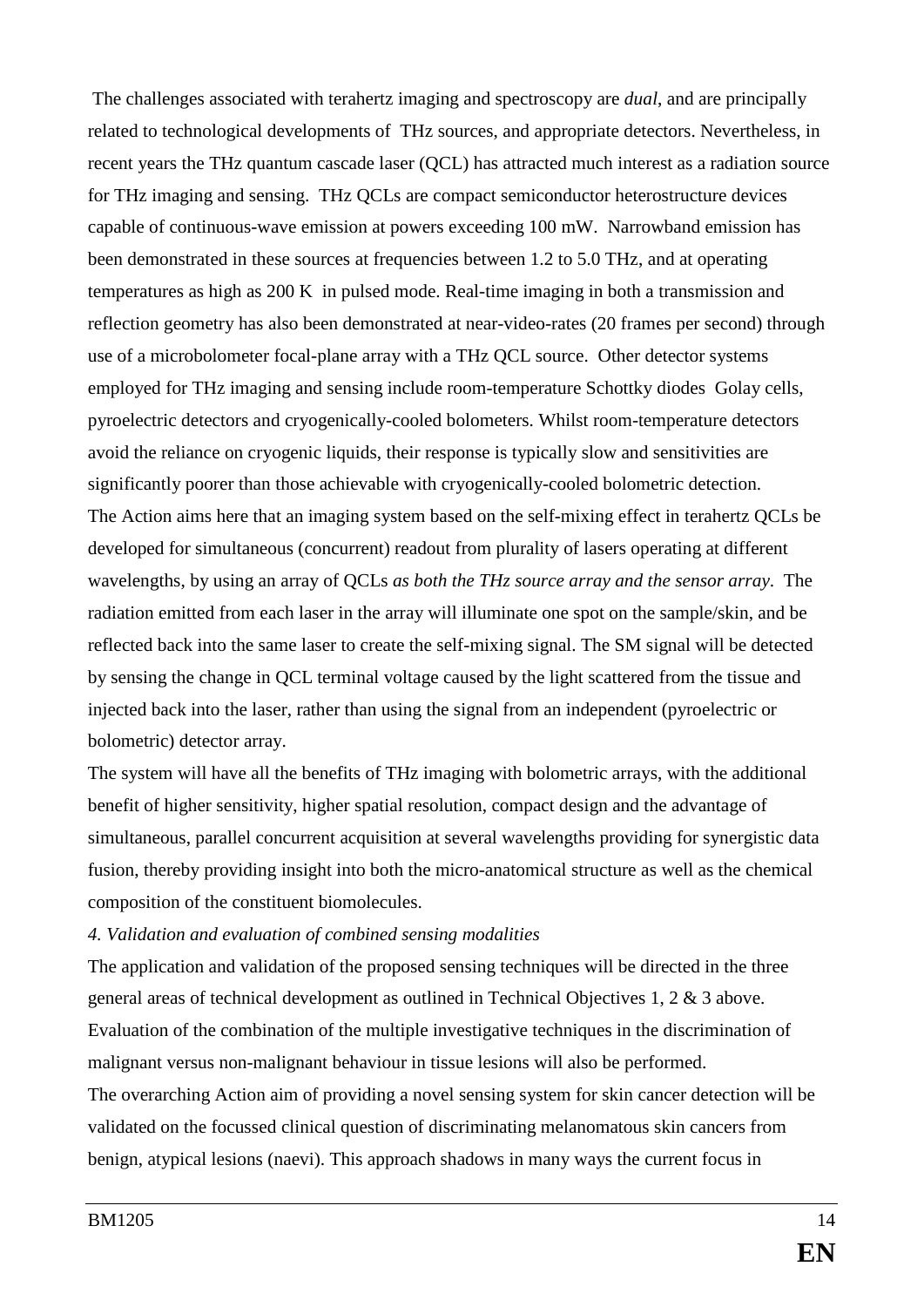automated decision making for melanoma detection using visible light morphological features only. Human validation studies are possible using existing recruited cohorts from studies being performed at UQ. Such populations are selected healthy adults with dysplastic naevi which may undergo malignant change to melanoma. Combined sensing of lesions using the three broad techniques proposed here will be performed. The development of a classifier, whereby an automated decision is made to classify a suspicious lesion as malignant or benign will be a subsequent step in the validation of the sensing approaches taken.

Firstly, the SM systems in the NIR, MIR and THz will be characterised on test targets for resolution and sensitivity on a range of wavelength specific targets. This will be required to optimise signal to noise ratios, determine spectral range, sensitivities and skin penetration depths. Secondly, characterisation of the microcirculation tissue phantoms, using microfluidic flow targets will be performed to determine accuracy of blood flow measurements, spatial resolution, signal to noise ratios and flow direction sensitivity. Finally, imaging and characterisation of *in vivo* lesions utilising sensors developed from the prior work will be conducted. This will be for the purpose of technical validation, end-user feedback and safety assessment only, and *no clinical trial status is intended* or implied for this work. No clinical management decisions will be made using any data derived from this step.

Specifically, the three sensor systems developed in from objectives 1-3 will enable the Action to:

- Acquire images in *three different ranges of the electromagnetic spectrum* while performing a *similar raster scan* of the sample using the self-mixing technique.
- Investigate the effect of absorption combined with the effects of blood perfusion (dynamic scattering) as well as scattering in superficial tissue layers. Measurement of hydration of stratum corneum (SC) is a tool frequently used in the pharmaceutical industry for analysis of transdermal drug delivery systems.
- Evaluate the benefits of image-fusion and contrast obtained using three different imaging modalities: THz reflection mode self-mixing imaging, MIR reflection-mode self-mixing imaging, and NIR functional self-mixing Doppler-perfusion imaging.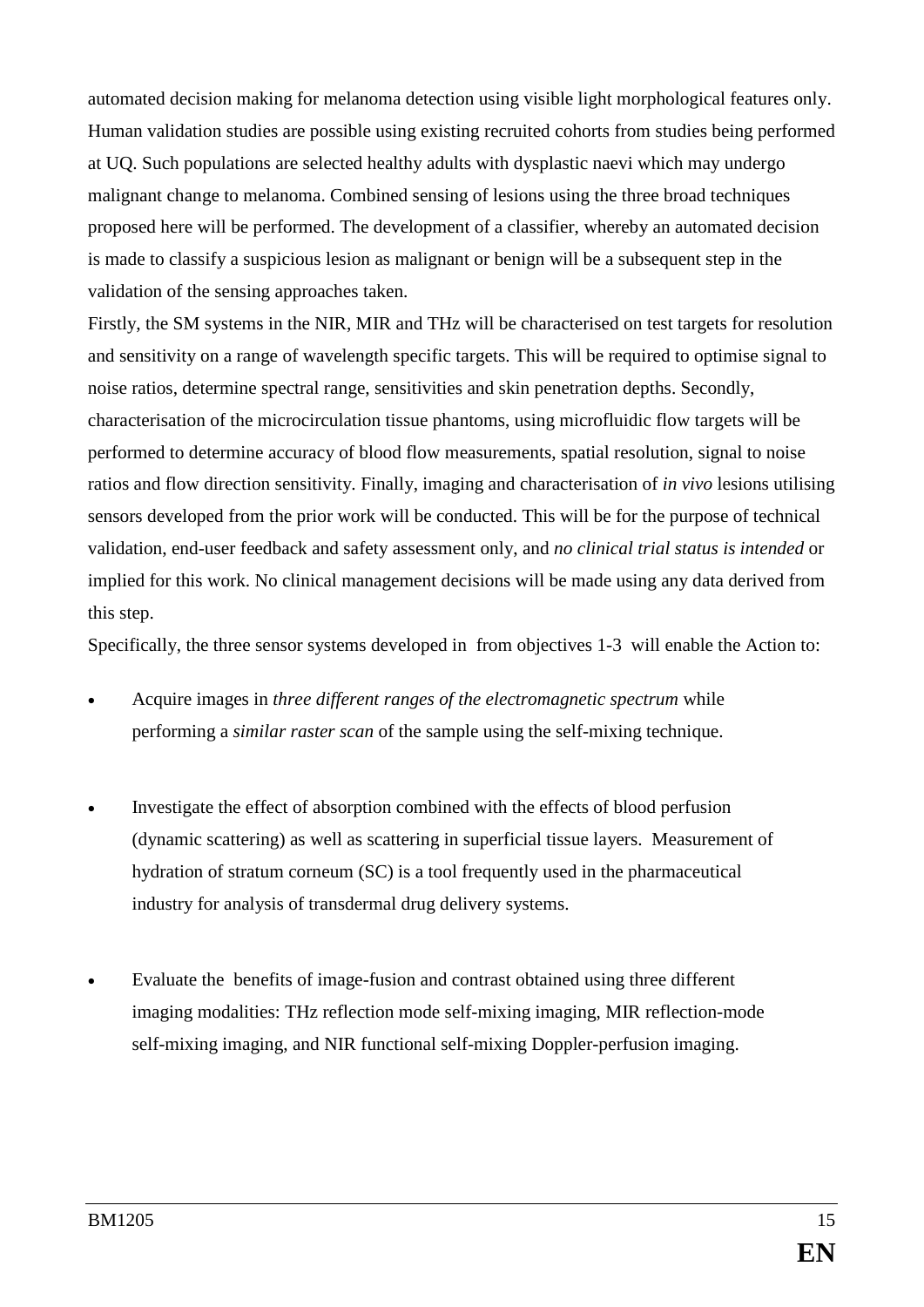## **E. ORGANISATION**

## **E.1 Coordination and organisation**

The Action will be managed according to document COST 4154/11 "Rules and Procedures for implementing COST Actions".

The Management Committee (MC) will be responsible for the following tasks:

- 1. Appointment of the Chair, Vice-Chair, Working Group (WG) leaders, an STSM manager and a website manager who will form the Core Group (CG) along with any other co-opted members at the discretion of the MC;
- 2. Budget planning and allocation of funds;
- 3. Plan MC and WG meetings, Action workshops and Training School events;
- 4. Coordinate interaction between Working Groups;
- 5. Evaluate and monitor the progress of the Action;
- 6. Promoting the Action to potential stakeholders and end users;
- 7. Host a concluding symposium involving all WGs.

The CG will be responsible for preparing annual and final evaluation reports. These reports will provide a mechanism by which the progress of the Action will be monitored. The CG will communicate with the COST Office and maintain the Action website. The website will be used to disseminate information for workshops and STSM applications among members of the Action, and have pages devoted to the activities of each working group, including links to joint publications for external dissemination of results, being also a powerful tool to further enhance COST visibility. Many of the scientific methods and bio-medical targets to be studied are relevant to more than one of the themed WGs, therefore joint WG meetings will be arranged to allow cross-pollination of ideas and maximise opportunity for forming productive collaborations. STSMs will be used to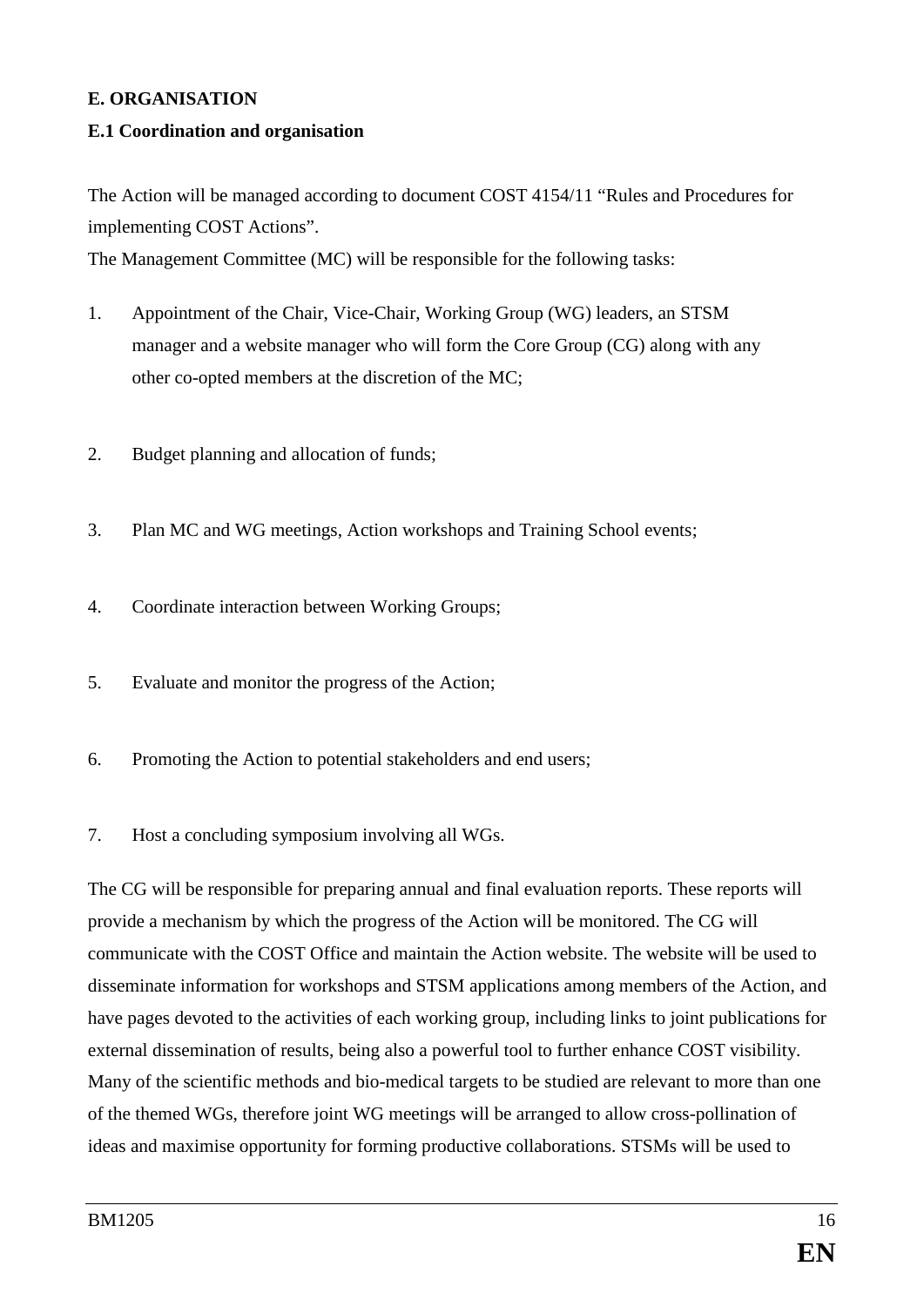enable exchange visits between participants, both within and between WGs. This scheme will be managed by the STSM manager assisted by a Steering Group (SG) comprising one representative from each WG. The SG will ensure a fair distribution of STSM funds across the Action with particular reference to gender balance and involvement of early stage researchers.

*Milestones***:** *Year 1*: setting up MC and WGs; determination of the WG meeting schedule; Creating website; launching the STSM scheme; *Years 2-4*: organisation of regular workshops; submission of joint applications for research funding; publication of joint papers arising from collaborations

# **E.2 Working Groups**

The Action will be organised in four Working Groups (WG) as described in D. SCIENTIFIC PROGRAMME. Each working group will consist of several research groups. The WG leader appointed by the MC will be responsible for:

- 1. Actively representing the WG in the CG and MC;
- 2. Setting and monitoring milestones for the WG;
- 3. Providing the website manager with information about the WG;
- 4. Coordinating the organisation of WG meetings in collaboration with a local organiser;
- 5. Writing relevant parts of annual and final evaluation reports

Each WG will hold an annual workshop to discuss progress and plan future activities. A programme of joint meetings between complementary WGs will be used to encourage cross-WG collaboration.

# **E.3 Liaison and interaction with other research programmes**

The MC will explore possibilities for joint workshops or symposia with other COST Actions with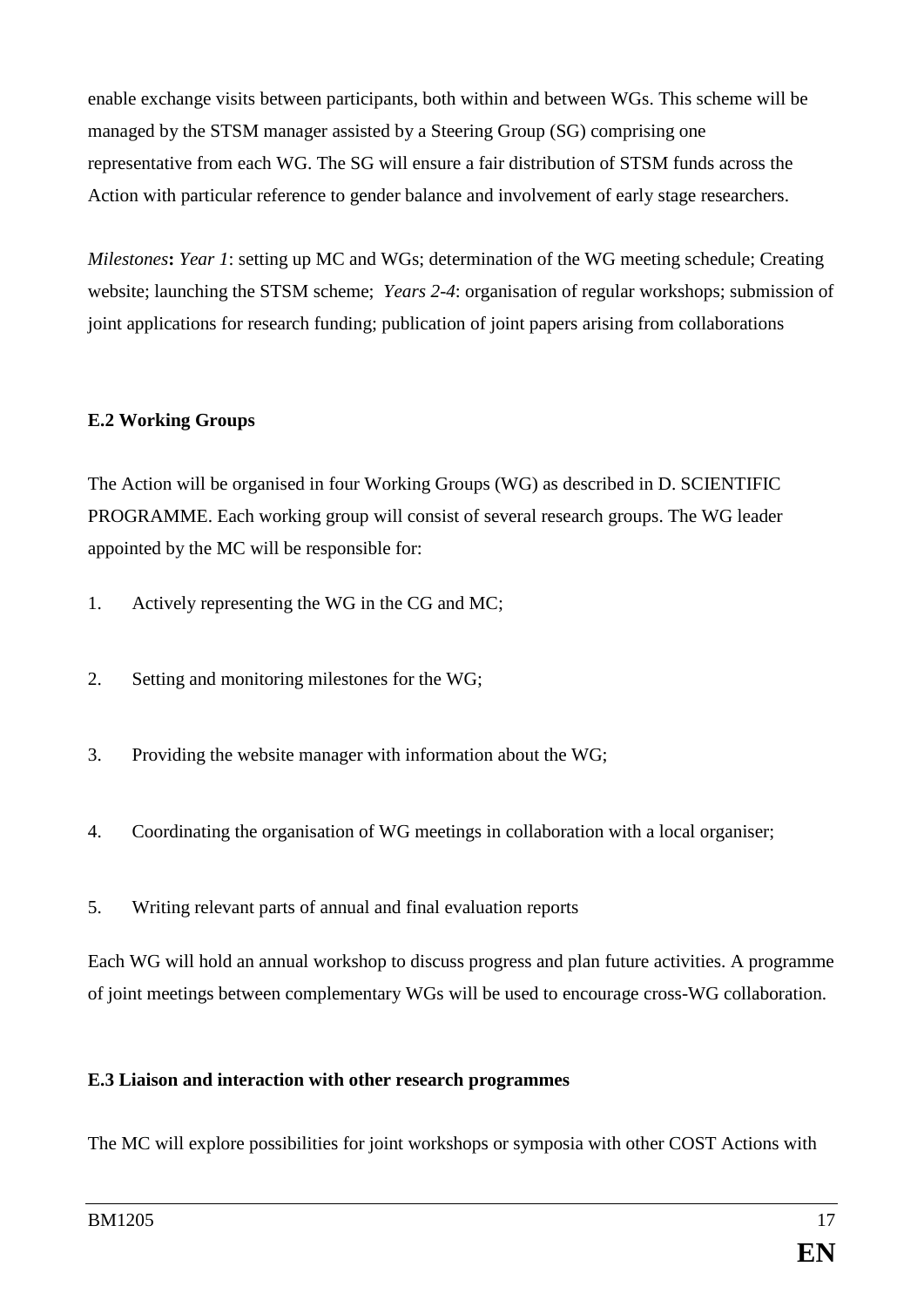complementary objectives, for example COST Actions, TD1003 "Bio-inspired Nanotechnologies: from concepts to applications", MP1204 "TERA-MIR Radiation: Materials, Generation", Interaction will also be sought with members of the Framework Programme 7 project CHARMING (Project reference: 288786).

### **E.4 Gender balance and involvement of early-stage researchers**

The Action aims to achieve equal representation of men and women on the CG and SG. The SG will aim to allocate equal numbers of STSMs to men and women. Priority will be given to earlystage researchers when allocating STSMs. Equal numbers of male and female early-stage researchers will be encouraged to give oral presentations and chair sessions at all WG workshops. Training Schools will be coordinated with meetings involving all WGs to provide early-stage researchers with introductory lectures on experimental methods (e.g. laser design, growth and fabrication techniques, self-mixing interferometry, medical imaging of tissues, etc.) that are available within the Action.

# **F. TIMETABLE**

The Action will last for four years. At the first MC meeting (year 1, month 1) the Chair, Vice-Chair, WG leaders, STSM manager and website manager will be elected. The website will be launched in month 2-3. Annual MC and CG meetings will subsequently coincide with annual Action workshops at which all WGs will be represented and external experts will be invited to promote discussion and interactions beyond the activities of the Action. These workshops will also double as mid-term and final review meetings for evaluating the success of the Action, and will have associated Training School events for introducing early-stage researchers to techniques out with their area of expertise. A round table discussing the sustainability of the Action deliverables will be also organised. WG meetings will be arranged between annual Action meetings. The MC will determine which combinations of WG should have joint meetings to ensure maximum opportunity for cross-WG collaboration. STSMs will run from the initial WG meetings until the end of the Action.

|--|--|--|--|--|--|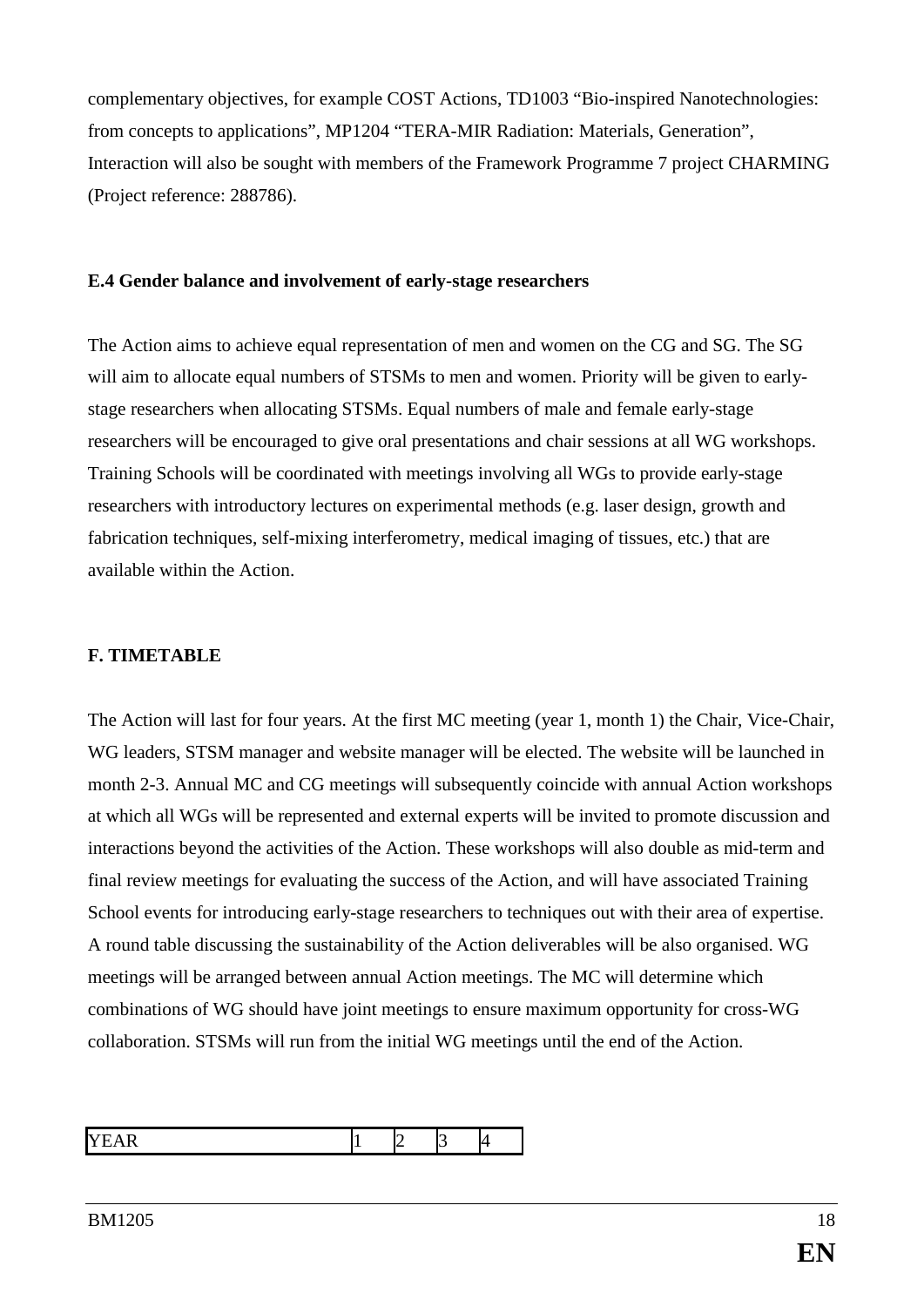| <b>ANNUAL MC/CG MEETING</b>   |  |                |  |
|-------------------------------|--|----------------|--|
| <b>WEBSITE LOUNCH</b>         |  |                |  |
| ANNUAL ACTION WORKSHOPX       |  |                |  |
| <b>TRAINING SCHOOL EVENTS</b> |  |                |  |
| <b>WG MEETINGS</b>            |  |                |  |
| <b>ISTSM</b>                  |  | <b>XXXXXXX</b> |  |

## **G. ECONOMIC DIMENSION**

The following COST countries have actively participated in the preparation of the Action or otherwise indicated their interest: BE,CH,DE,DK,ES,FI,FR,IE,IT,NL,RS,SE,UK. On the basis of national estimates, the economic dimension of the activities to be carried out under the Action has been estimated at 52 Million  $\epsilon$  for the total duration of the Action. This estimate is valid under the assumption that all the countries mentioned above but no other countries will participate in the Action. Any departure from this will change the total cost accordingly.

# **H. DISSEMINATION PLAN**

#### **H.1 Who?**

The target audiences for dissemination of the results fall into three categories:

*Target group 1.* Academic, clinical and industrial researchers working in the fields of photonics, laser technology, biomedical imaging, dermatology, biological pharmaceutical who will be the immediate beneficiaries of the research output;

*Target group 2.* European and national policy makers who formulate funding strategy and calls for specific funding opportunities so that it will be possible to capitalise on the initial results arising from the activities of the Action;

*Target group 3.* The general public (including high school and undergraduate students) to stimulate open discussion about the opportunities that laser diagnostic, bio-photonics, medical imaging and cancer research can provide and excite young people in the subject to encourage them to choose these areas as a career option.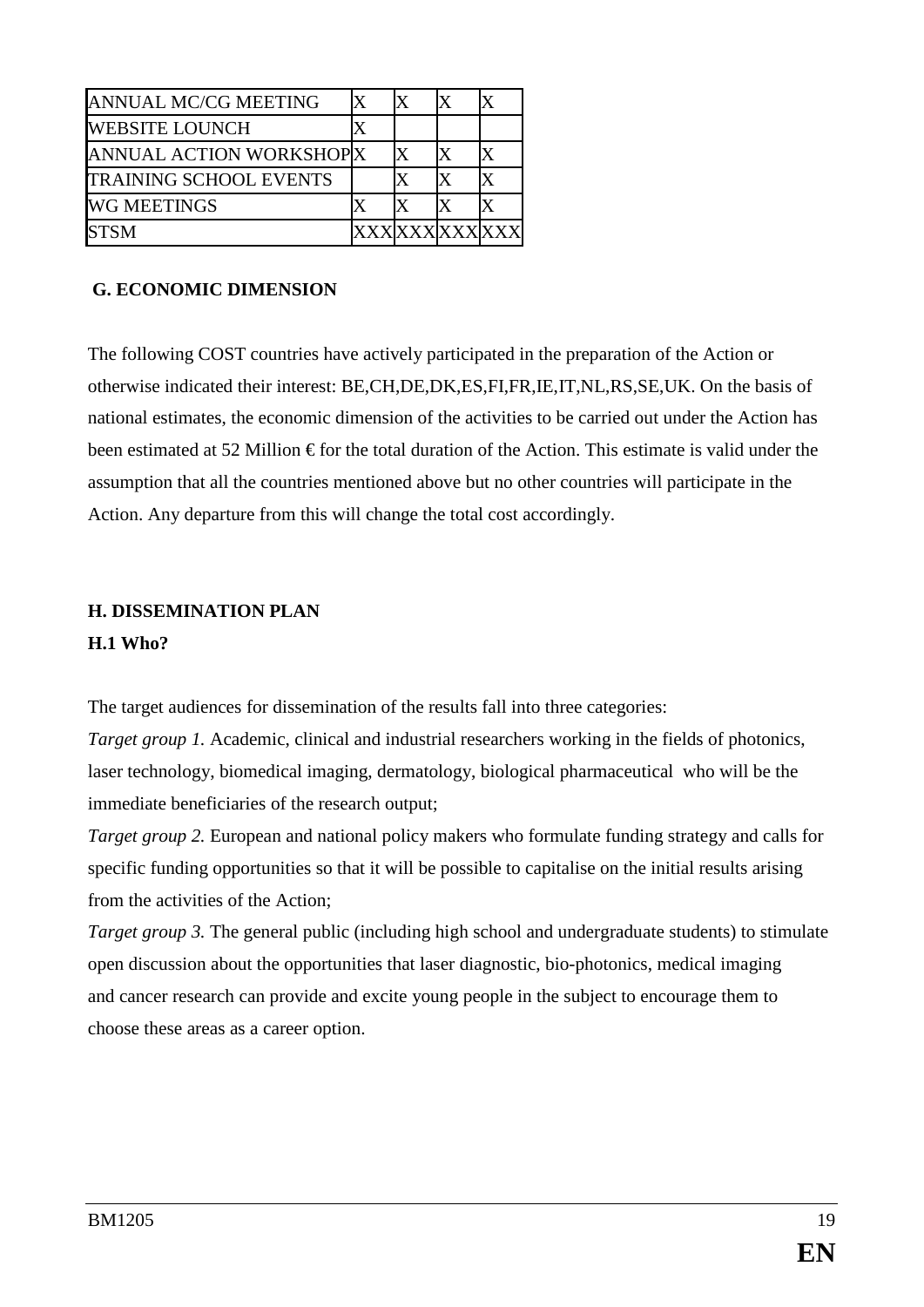# **H.2 What?**

- Scientific publications and review articles in high impact international journals, describing results of the work (target groups 1 and 2)
- WG meetings, including joint meetings with other Actions (target group 1)
- Action workshops with invited external expert speakers and lectures at key national/international conferences (target groups 1 and 2)
- The industrial partner will also use press releases and active promotion in technical advertisement-oriented journals (to advertise the achievements of the Action and to announce device/product launching at various stages of development
- Training School events and STSMs to allow early-stage researchers to learn and exploit new scientific techniques (target group 1)
- Undergraduate and postgraduate lectures at host institutions and schools visits (target group 3)
- Public engagement in science events (e.g., science festivals or Cafe Scientifique) (target group 3)
- Action website with public engagement pages, overview of each WG and links to published results (target groups 1-3), and with limited access pages for members of the Action (target group 1)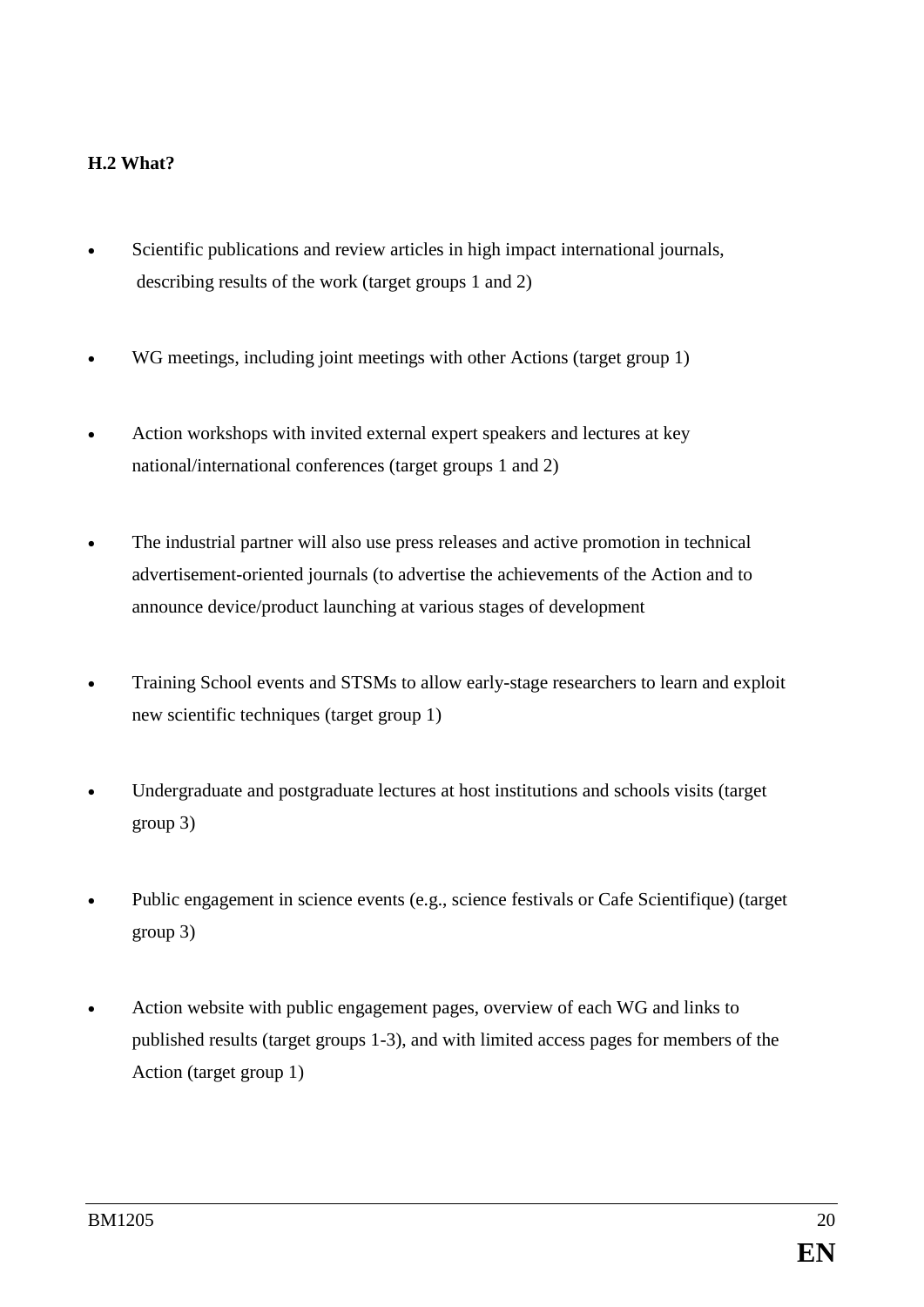- Page on Wikipedia describing the Action linking to the Action website and with links from other Wikipedia pages on related topics (e.g., laser applications, bio-medical imaging, skin cancer, etc)
- Articles/interviews in the national media e.g., newspapers, radio, TV (target groups 1-3)
- A two-page 'COST Action Presentation' prepared by MC will prepare to be available for distribution at national/international meetings, and for those requesting further information about the Action activities.

# **H.3 How?**

The MC will take responsibility for promoting the work of the Action and encouraging all members of the Action to participate widely in dissemination activities.

- *Action activities.* The WG meetings and Action workshops will be arranged in different geographical locations each time to encourage widespread participation. The STSM scheme and Training School events will be used to disseminate expertise within the Action and encourage the sharing of facilities for collaborative activities. World-leading external experts and members of strategic boards for European and national funding agencies will be invited to participate in Action workshops to promote awareness of our activities to key funding decision makers. Industrial representatives in relevant fields will also be invited to attend Action workshops to maximise opportunities for collaborative follow-on projects and enable feedback into the projects to ensure the research directions will be suitable for translation to final applications. All activities will be announced via an Action email list and information posted on the website.
- *Website*. The website will be a major focal point for disseminating information among members of the Action (password-limited access to internal pages), and externally (public pages describing the aims and results of each WG, and general information on the field for the general public). Scientists associated with the Action will be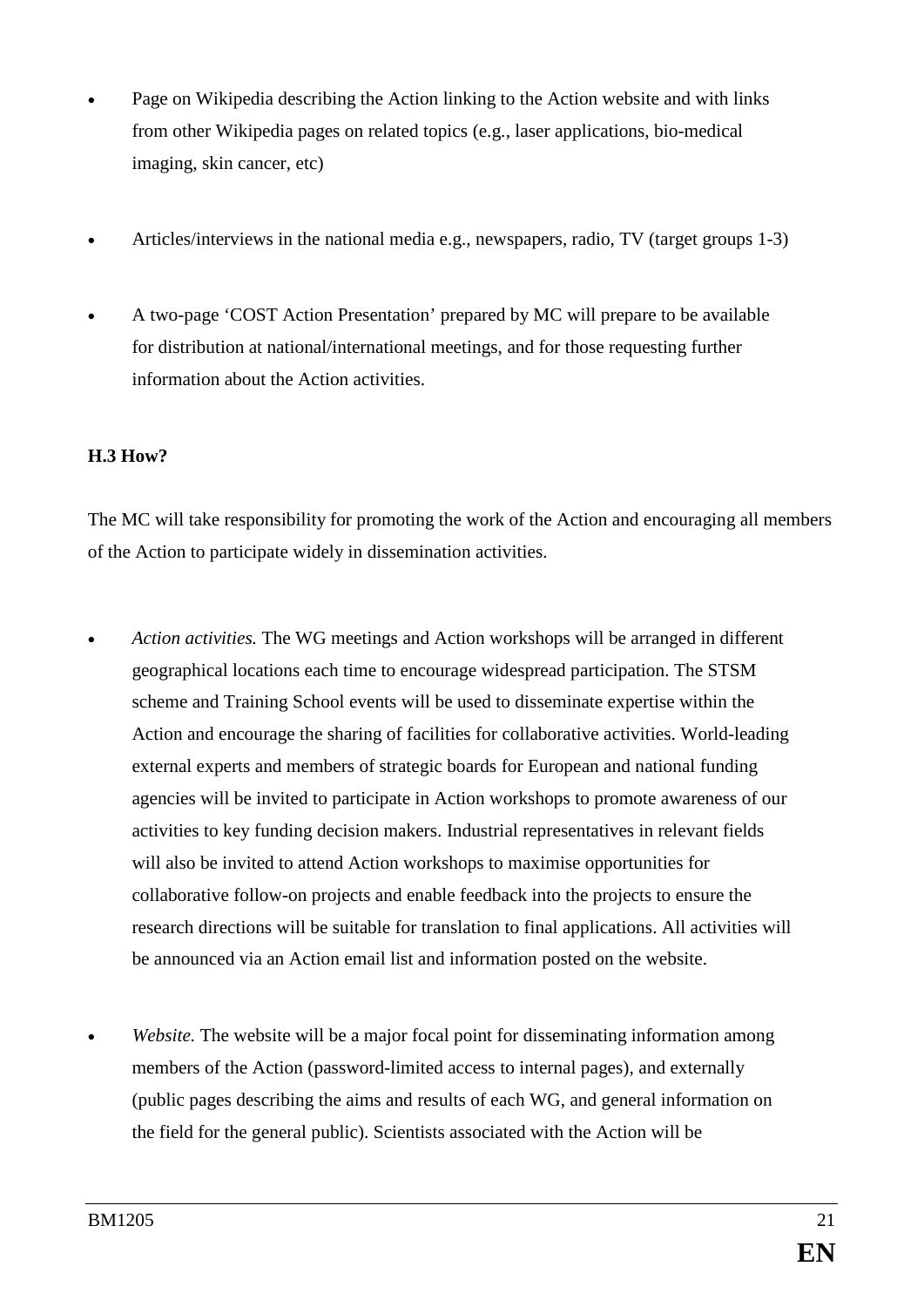encouraged to include a link to the website in their email signature files to promote the activities to colleagues. A webpage on Wikipedia (with links from Wikipedia pages on related topics) will be used to "funnel in" interested parties to view the Action website.

- *Publications and presentations.* Results arising from the collaborative work in the Action will be published in high impact journals and presented at national and international conferences (as soon as any intellectual property is protected by patents). All Action members will be obliged to acknowledge COST funding in peer reviewed papers and conference proceedings. Each Action member will include the COST logo and make reference to the Action in conference presentations and lectures delivered to industrial and university audiences.
- *Intellectual property (IP) strategy and patents.* The Action aims to provide opportunities for collaborative work but will not interfere at the IP stage other than to encourage participants to take the necessary steps to protect their inventions. Participants will follow the guidelines of their own host institutions for processing confidentiality agreements and patent applications.
- *Evaluation and monitoring.* All respective instruments e.g. STSM, WGM, CGM, workshops, summer schools etc. have to be monitored and evaluated once they are finished. Written reports from all the actions respecting the COST procedures will contain scientific issues and also clear cost breakdown. All reports will be submitted via respective coordinators to the MC for evaluation and final approval, followed by publication on the web page.
- *Other public engagement.* The MC will actively encourage participants to engage with the general public, school pupils and undergraduate students whenever opportunities arise. Once new and exciting results have been published, press releases through local University press offices will be used to promote results of the Action to the media. Action members who are invited to participate in radio, TV or newspaper interviews will endeavour to highlight the activities of the Action and COST itself (including links to the website where appropriate). Action members will be encouraged to promote the